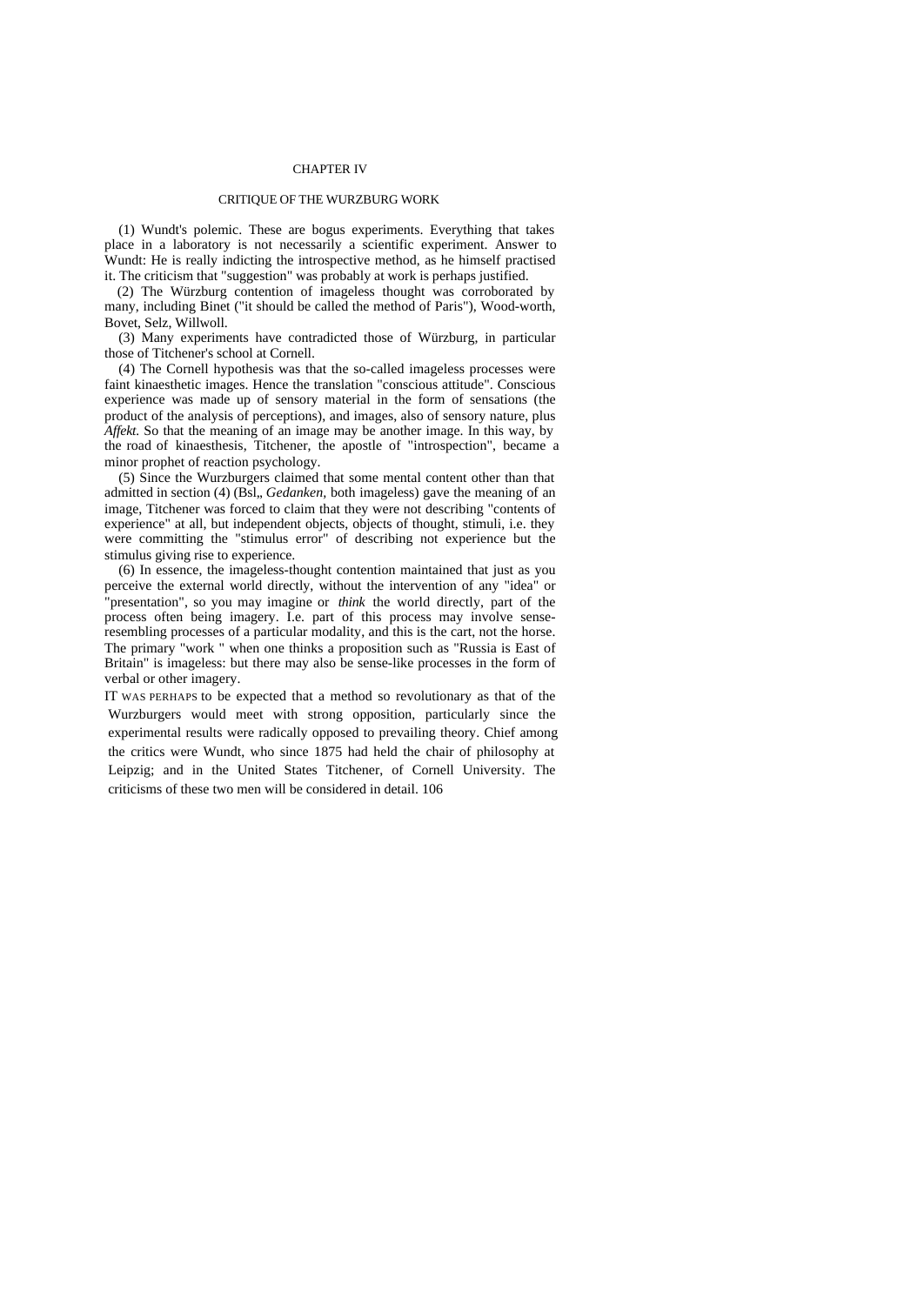# *Wundt's Criticism of the Würzburg Work*

It was in 1907 that Wundt published his polemic entitled "On the *Ausfrage* Experiments and on the Methods of the Psychology of Thinking". Apart from its importance as a criticism of the Würzburg work, the paper is a significant discussion of the experimental method in its relation to psychology. For that reason it is here considered in some detail. The paper is sixty pages long. It begins by formulating four rules which must be followed by any experimental investigation.

(1) The observer must, as far as possible, be in the position to determine, of himself, the occurrence of the event to be observed.

(2) The observer must be in a state of the utmost concentration of attention to observe the phenomena and to follow them in their course.

(3) In order to safeguard the results, every observation must be capable of being repeated a number of times under similar circumstances.

(4) The conditions under which the phenomenon occurs must be ascertained by variation of the accompanying circumstances, and, when they are ascertained, they must be regularly changed in the appropriately varied experiments. That is to say, in the different experiments they must be on the one hand completely isolated, on the other graded in their intensity or quality.

These four rules, he says, are ideal only. In practice they can be followed only imperfectly even by the physical sciences.<sup>1</sup> He gives examples of psychological experiments, some of which are complete, others incomplete, according to the criteria which he has laid down.

On the twenty-seventh page of the paper the critique proper begins. The Wurzburg experiments, Wundt says, are "experiments without instruments".<sup>2</sup> This does not constitute an argument against them; but it does mean that the work must be judged by the four above-mentioned criteria alone. Taking each of these in turn he finds that they are none of them satisfied by the Würzburg work.

*The observer cannot himself observe the relevant event.* In these experiments the real observer is not the experimenter, but the subject, who has to observe what is happening in his mind. The subject, however, does not know the content of the question about to be put to him; the question is then, for him, an unexpected event, which constituted the most unfavourable condition for scientific observation.

 $<sup>1</sup>$  Loc. cit., p. 308.</sup>

 $2^2$  *I*bid., p. 329. His criticisms here, as well as elsewhere, are confined chiefly to Bühler's work, who seemed especially to have roused his anger.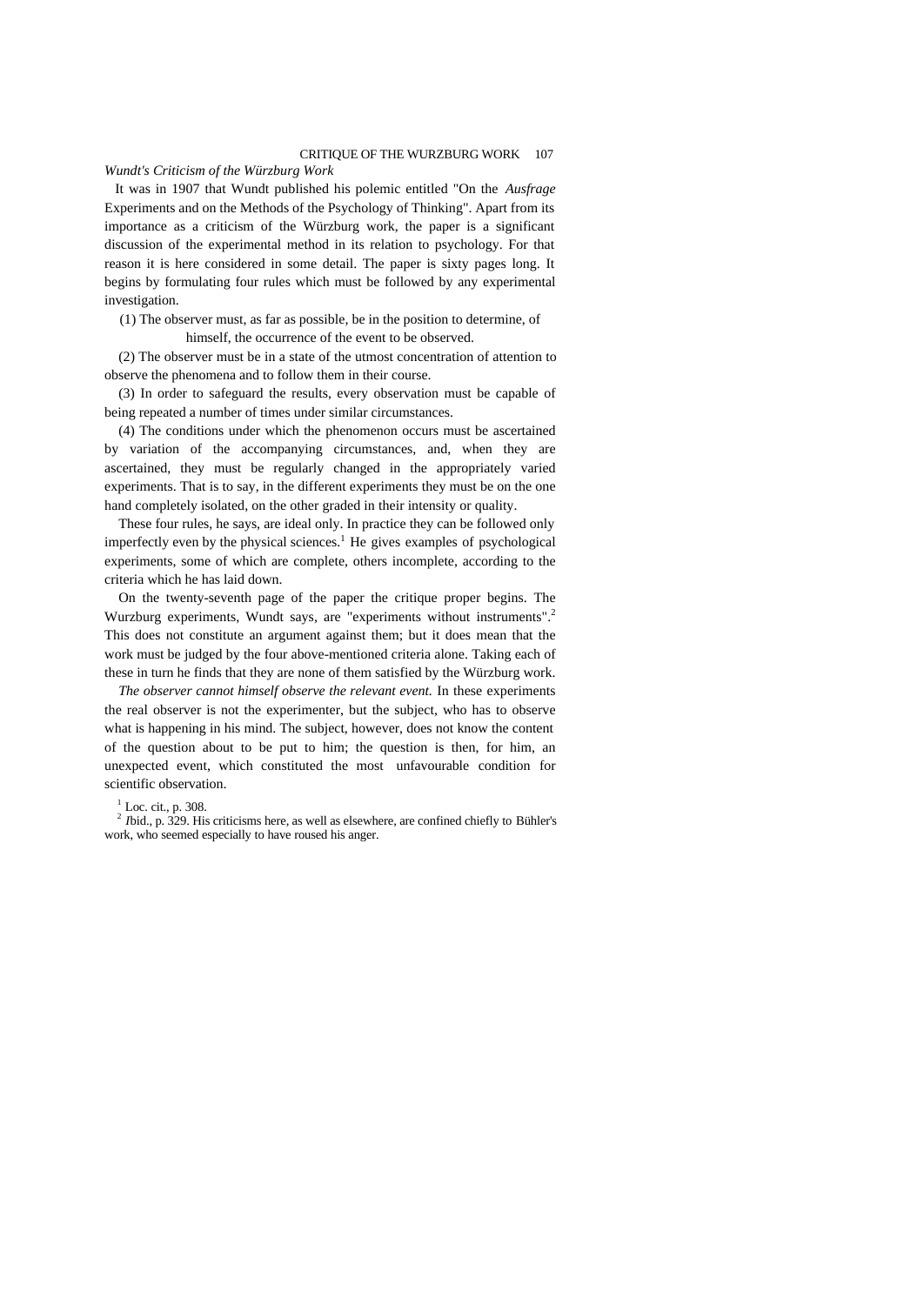Under such circumstances observation may be possible of simple psychic events, as in the association experiments, but hardly of such complicated ones as those investigated by Bühler. Here the psychic processes involved are so complex that the combined difficulty of solving and at the same time observing is insurmountable. In addition, the factor of surprise itself exercises a severely disturbing influence on the process of thinking. The usual introspective difficulty, namely that the process of observation modifies the event which is being observed, is, in the *Ausfrage* method, intensified at the outset by this element of surprise.

Further, *the observer cannot devote his attention to the events to be observed.* Every psychologist would agree, says Wundt, that we cannot at the same time both engage in an activity which requires our utmost attention, and attend to the mental events which are simultaneously occurring. This would require an impossible cleavage of the personality. To solve a difficult problem, and simultaneously to give an account of our mental processes to an observer with watch in hand, is then a psychological impossibility.

Thirdly, *the criterion of repeatability is not fulfilled.* There is, indeed, repetition in a general way, in that a similar method is used for a number of trials, with the same observer and the same class of questions. But this does not constitute real repetition where the experiment is repeated with similar content in order to rule out irrelevancies. Such repetition is precluded by the nature of the *Ausfrage* experiments. Thus one of the most important features of the experimental method is lost.

Lastly, *the criterion of variability of conditions* is not fulfilled. There is, and can be, no systematic variation of the questions put to the subject; for this would turn the experiments into memory and recognition experiments.<sup>3</sup>

The result is then unequivocal. The *Ausfrage* experiments are not experiments at all in the sense of a scientific methodology, but they are sham experiments, which have the appearance of being systematic only because they take place, as a rule, in a psychological laboratory, and because a *soi-disant* experimenter and subject participate in them. In reality they have no scientific value, because they fall short when judged by all the criteria which distinguish the self-observations of experimental psychology from those of ordinary life. They are even inferior to ordinary self-observation, where the observer at least waits until the favourable moment for the mental

Loc. cit., p. 333-4.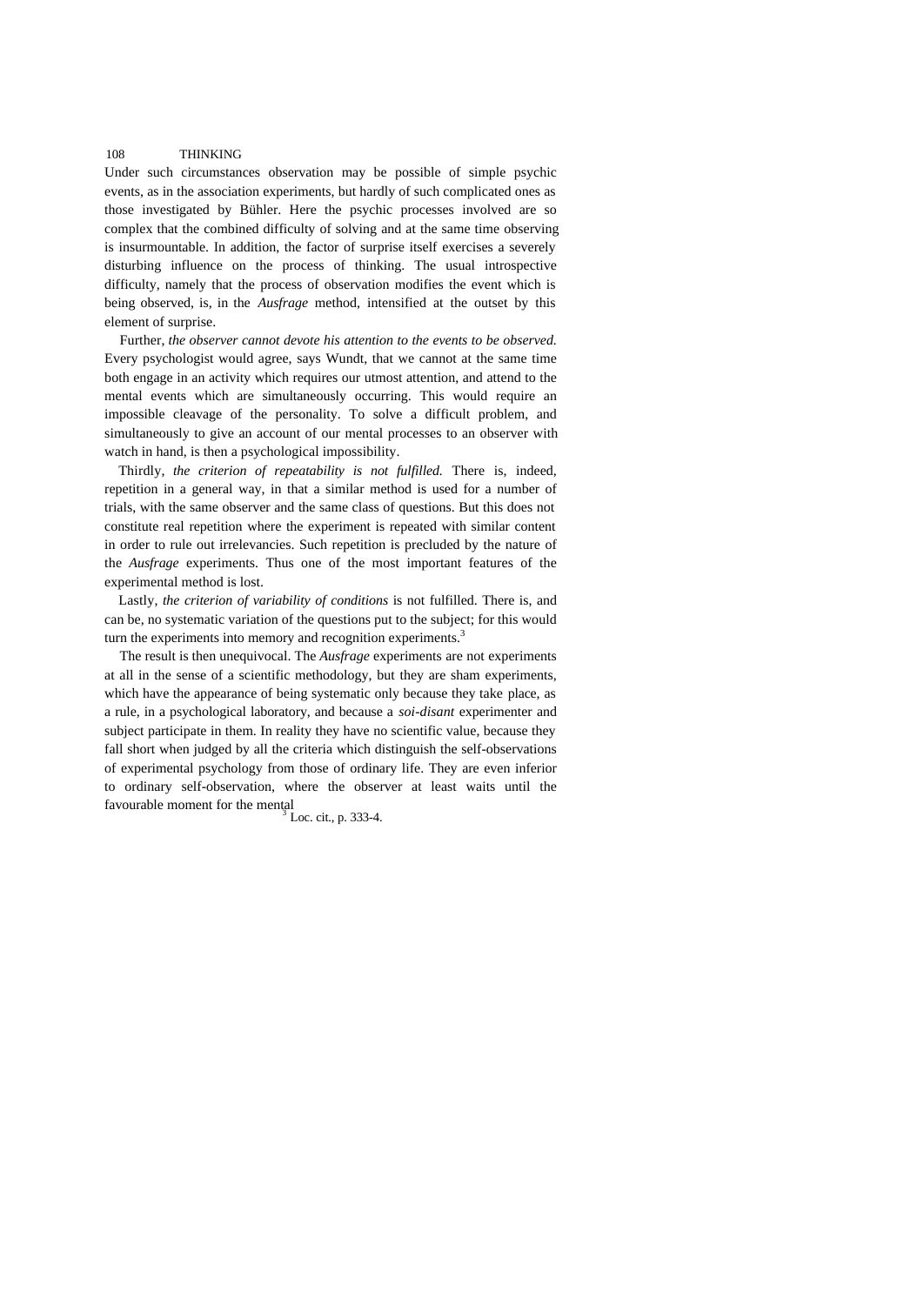event appears; while in these experiments the subject's attention is under the strain of solving difficult problems. Further, the "division of labour" of which the experimenters speak is no real division of labour. On the contrary, the presence of the observer puts the subject in the position of a student in an examination room. Experience has shown that the presence of another person in the experimental room acts as a strong distracting influence; thus once more the *Ausfrage* experiment is at a disadvantage as compared with the old method of self-observation.

Similar considerations apply to Ach's method, whereby questions are asked after the experiment is finished. "There is no doubt that the quick forgetting of many events that hasten only fleetingly over consciousness . . . reduces all reports upon that which is experienced in consciousness to fragments of reality, which in addition are falsified in many cases by illusions of memory." Thus questioning after the event cannot elicit the truth. The only result can be a suggestive effect on the subject's answers. The suggestion may easily impose the theoretical views of the experimenter upon the subject, so that he thinks he has observed what was never in his consciousness at all. Ach's experiments have, however, at least the merit that they deal with relatively simple mental events, and in addition provide the control of exact time-measurement.

Thus the *Ausfrage* experiments are in no sense correct self-observations, but "self-observations under conditions of difficulty, conditions which favour selfdeception rather than self-observation" (p. 343). In addition to these methodological errors, they contain, one and all of them, what may be called a psychological error. They attempt to treat the problem of thinking as an isolated one, without consideration of its relation to the general facts of consciousness, of attention, of the progress of the psychic events in question, and so on. These psychological complications are of the highest importance, but they are entirely neglected. To this point we shall return later.

Apart from the general logical reflections of the subject and the experimenter, which have nothing to do with the psychological problem, the upshot of this mass of work is that "the observers observed nothing at all".<sup>4</sup> "The thought certainly stood as a whole clearly before consciousness. But this thought was bodiless. It lacked the substrate of sensations, feelings, presentations, or any other conceivable content of consciousness. These contents did indeed at

4 Loc. cit., p. 344.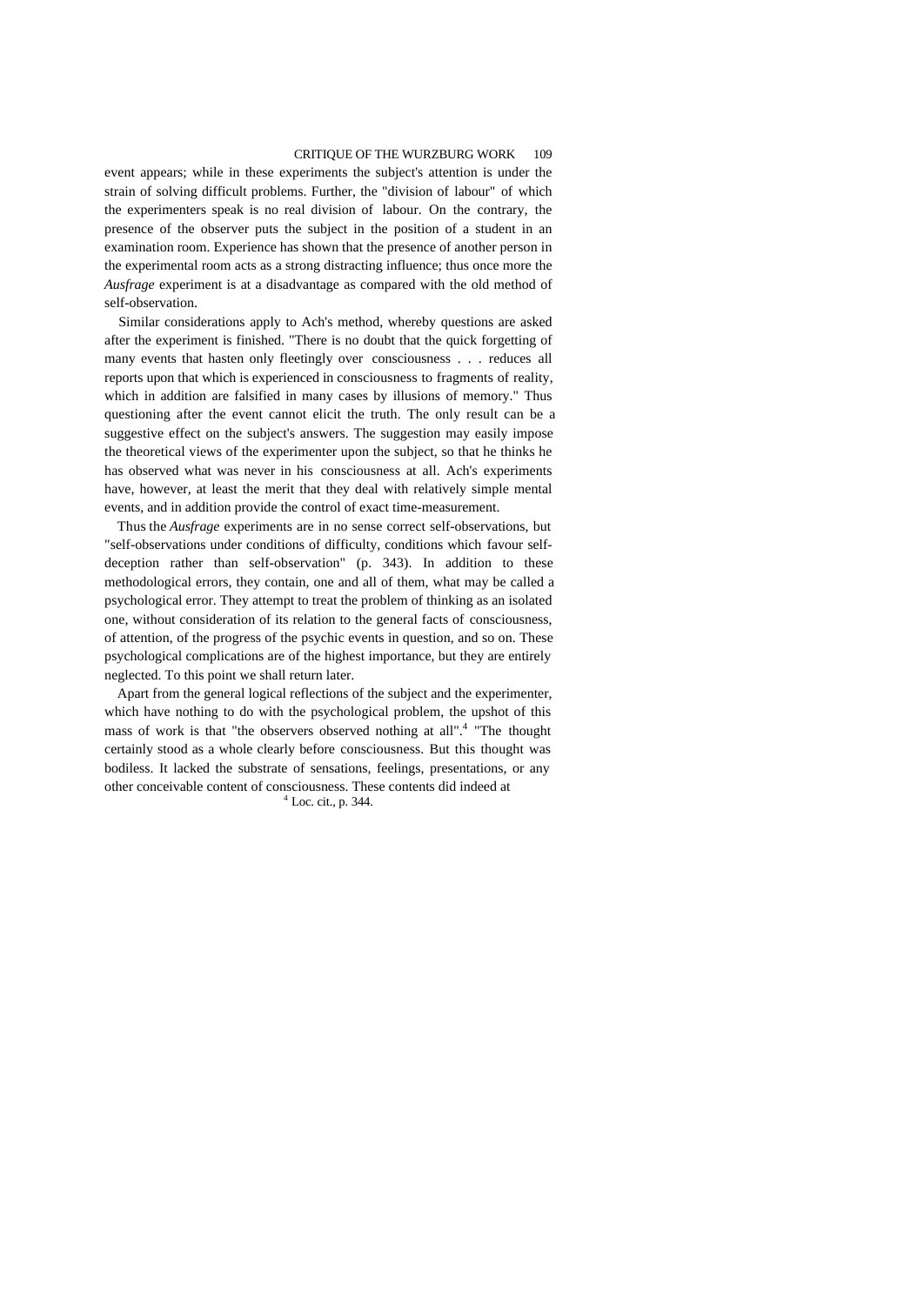times swirl through consciousness, but so casually, and in most cases probably so out of relation with the thoughts themselves that they could with perfect right be treated as chance accompaniments. What is then, finally, the thought itself? It is . . . a content of consciousness *sui generis,* different from everything else which we include among experiences of consciousness *(Bewusstseinserlebnissen)* and, in particular, different from its sensory component parts".<sup>5</sup> We find ourselves back to the "actus purus", the *pure act* of the scholastics, who came to this result not by means of *Ausfrage* experiments but as a theoretical deduction from the "creative mind"<sup>6</sup> of Aristotle. According to the scholastics this active, contentless spirit could bring about only that which was itself contentless. Thus psychology has reverted to a dualistic spiritualism which has been consistently rejected by experimental psychology. According to the Würzburg doctrine, thought is then definable only in terms of itself. How one thought differs from another, and how this thought, existing like a thing-in-itself, can ever clothe itself in presentations or words—such questions are left unanswered.

One chief reason, Wundt says, for this negative result of these writers has already been mentioned: they confuse consciousness and attention. They have concluded that because they observed no sensory elements in consciousness when they experienced a thought process, therefore thought is essentially nonsensory in character. Such a conclusion rests on the presupposition that everything in consciousness must be immediately given in self-observation. This in its turn presupposes that consciousness and attention are identical. This conclusion has been shown to be false by common observation and psychological experiment alike. <sup>7</sup>

As a matter of fact, he continues, the problem of thinking cannot be treated, in the manner of the *Ausfrage* experiments, as though it were divorced from the rest of psychology. Not only does it require all available psychological information, but also every available psychological method. Of the latter, one of the most important methods is to be found in the psychology of speech. By his own observations Wundt has made it clear that "a thought is not first formed while one speaks the sentence, but that it already stands as a whole in our consciousness before we begin to fit words to it. With this whole there is, nevertheless, present at the focus of consciousness none of the verbal or other representations which form during the

 $5$  Loc, cit., p. 345.  $6$ 

 $7$  The point is repeated by Wundt, ibid., p. 352.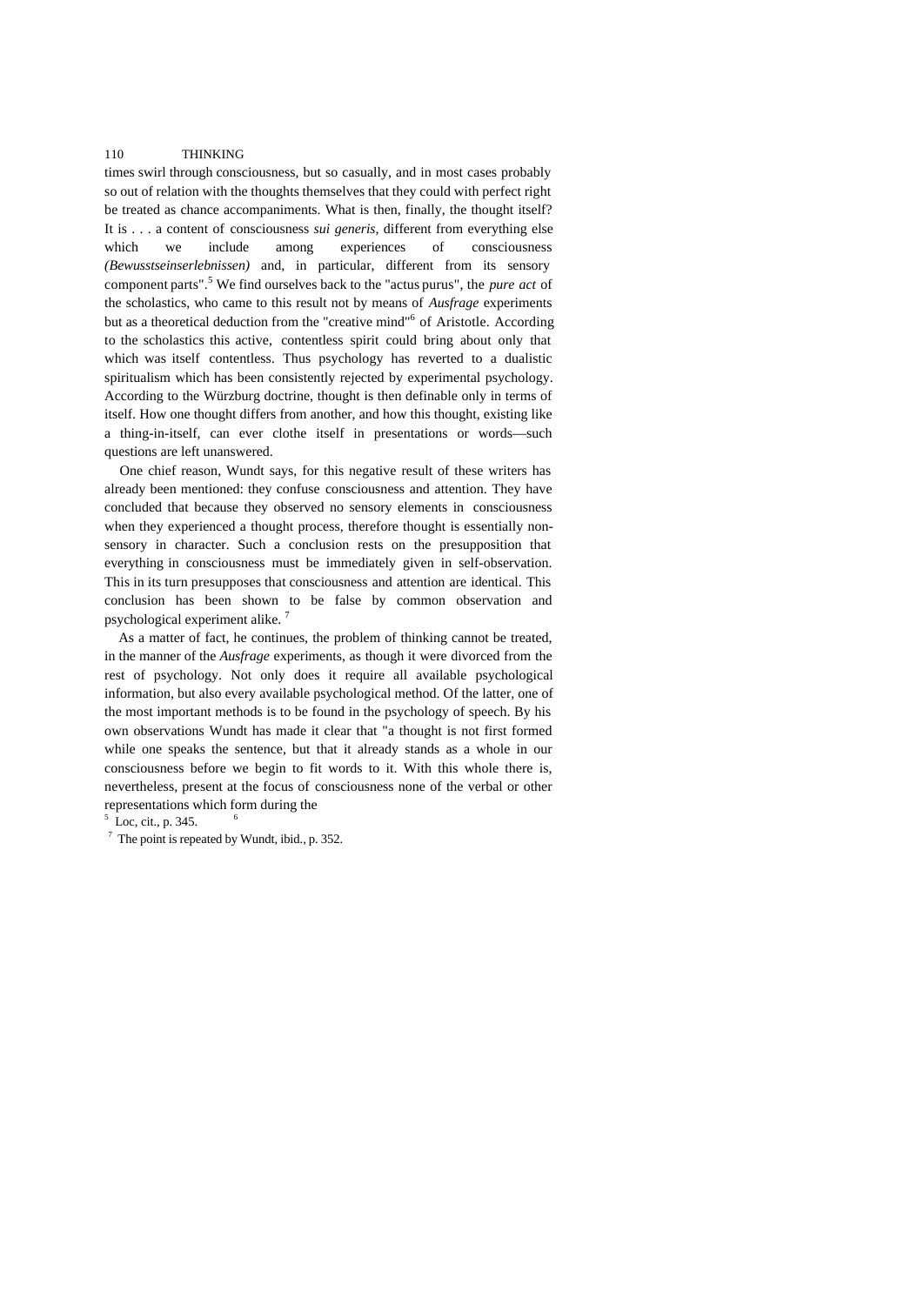development and the linguistic expression of the thought; but only at the moment when we develop the thoughts are their separate parts successively lifted to clear consciousness".<sup>8</sup> This, Wundt continues, is not the "actus purus" of the *Ausfrage* results; it is parallel to the feeling-effect *(Gefuhlswirkung),* which may be observed when a total presentation is in consciousness with certain details missing, and which adequately covers the character of the thought, including the missing details. Such feeling effects may be seen when poetical and ethical thoughts come to our mind.<sup>9</sup> Such a feeling is able to carry a rhythm; we are able to identify a rhythmically repeated series of taps "because this beat-form creates a peculiar rhythmic feeling which is characteristically different from any other beat-form". The logical form of the thought is parallel to this beat-form.

For Wundt thought is, then, a logical total presentation which appears as a totality in consciousness. "As such it is constituted of the same nexus of single presentations as that into which discursive thought articulates it afterwards in successive apperception of the single elements. But it is, with all these parts, dimly apprehended  $10$ ; and only because this is so can it be given at all as a simultaneous whole, which enters the forms of consciousness in discrete presentational elements by means of the total feeling peculiar to it. This also not seldom happens when the process of thought-articulation is inhibited. The real development, or, as we could better call it here, unfolding of the thought, is constituted in the successive grasping of the separate constituent elements of the total presentation standing in the background of consciousness."<sup>11</sup> This far we can go, says Wundt, and no farther.

In summary, Wundt divides his criticism into four headings. (1) The *Ausfrage* experiments are not real experiments, but self-observations with obstructions. They do not satisfy a single one of the criteria of a real experiment. (2) They represent the worst type of the old method of self-observation. "They employ the attention of the observer on an unexpected, more or less difficult, intellectual problem, and in addition require him to observe the behaviour of his own consciousness." (3) The *Ausfrage* method is to be rejected in both its forms. When employed to question the subject before the experiment, it exposes the subject to the unfavourable influence of cross-examination. When employed to question him after the experiment, it opens the door wide to suggestion. In both forms it

8 The point is repeated by Wundt, ibid., p. 349. 9 Loc. cit., p. 351. 10 *dunkel bewusst.* 11 Ibid., p. 356; cf. Wundt, 1912, p. 248.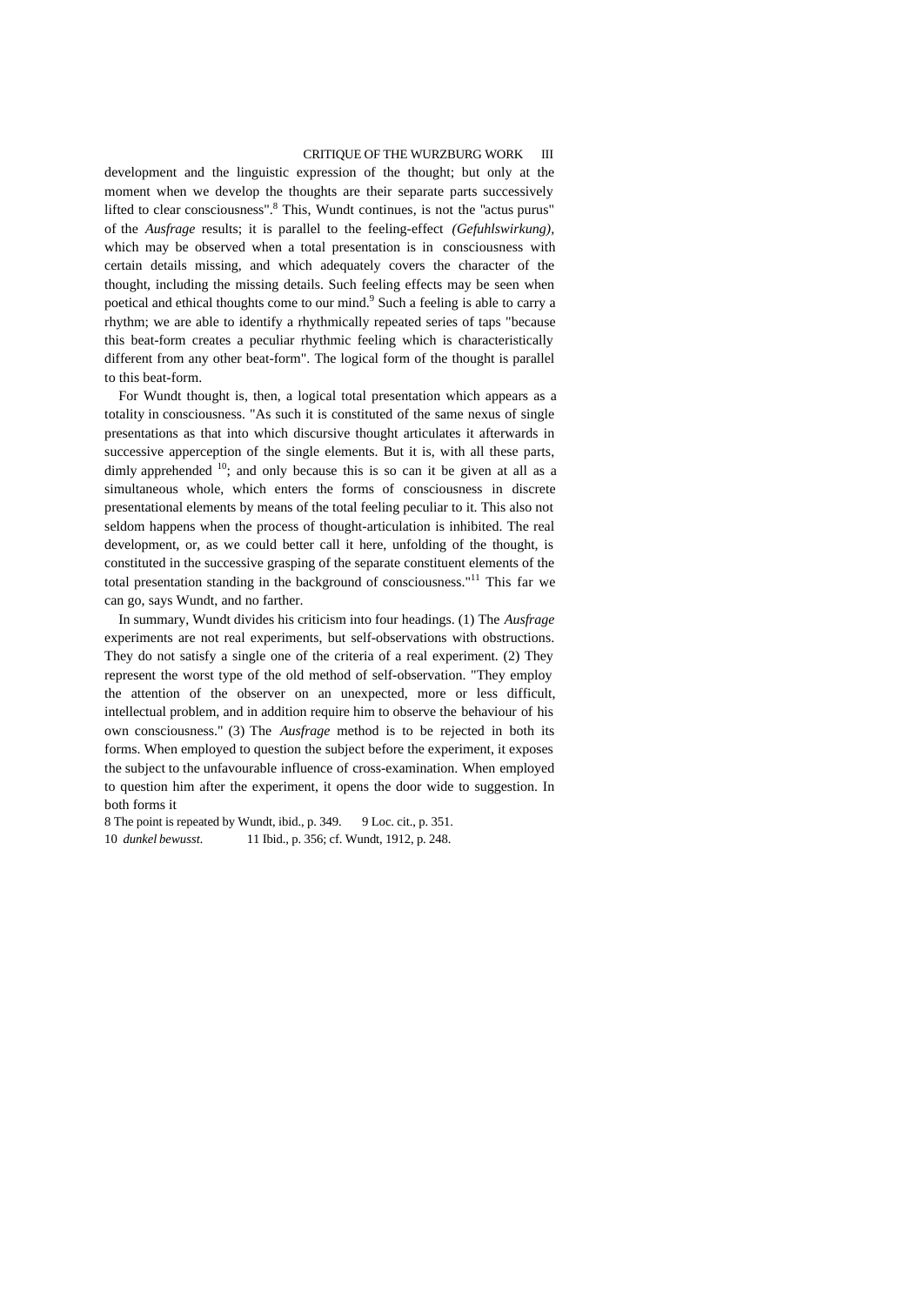influences self-observation to an excessive degree in that it exposes the subject, who should observe himself, to the simultaneous observation of another person. (4) The method violates the rule that when related problems are to be solved, those should first be attacked which are simpler and are presupposed by the others. "As a result, the users of the method confuse attention with consciousness, and fall into the popular error of believing that every event in consciousness can without more ado be followed up in self-observation." This last error is enough to vitiate the whole method.

## *Examination of Wundt's Criticism*

These criticisms of Wundt will be considered *seriatim.* Begin with the four rules for experiment laid down early in the paper! When Wundt denies that the observer—that is, the subject— is in the position to observe the relevant event, he is of course using an argument which has been directed against the whole introspective method. The problem whether the mind can be set to observe itself without disturbing the data of observation is an old one: it was old in Wundt's day. What Wundt has here said in effect to the Würzburgers is: "The stock objections to the introspective method apply to the kind of experiment you are making, but not to those which I have made." There is, of course, no *a priori* reason why this statement should not be true. But definite reasons must be given. These, of course, Wundt does give. The element of surprise enters into the experiments under consideration. The data are too complicated. It is impossible to take the first of these objections seriously. It is out of the question that a professor of a German university in the early nineteen hundreds, and one of the calibre of Külpe, should have been so surprised when an undergraduate asked him to solve a problem—which, after all, he was expecting—that his mental processes were seriously disturbed. That he should have been reduced to "examination-flurry"<sup>12</sup> is ludicrous. As a serious objection, the element of surprise may be dismissed. Nor need the charge of complexity *per se* be taken any more seriously. There is no *a priori* reason why complexity of data should in itself vitiate introspection. Once the introspective method has been admitted as methodologically sound, then it must be assumed to be applicable to all mental events, unless special reasons are shown to the contrary. That is to say, the important thing to demonstrate is why a particular mental

12 *Examenspresse,* p. 358 and *passim.*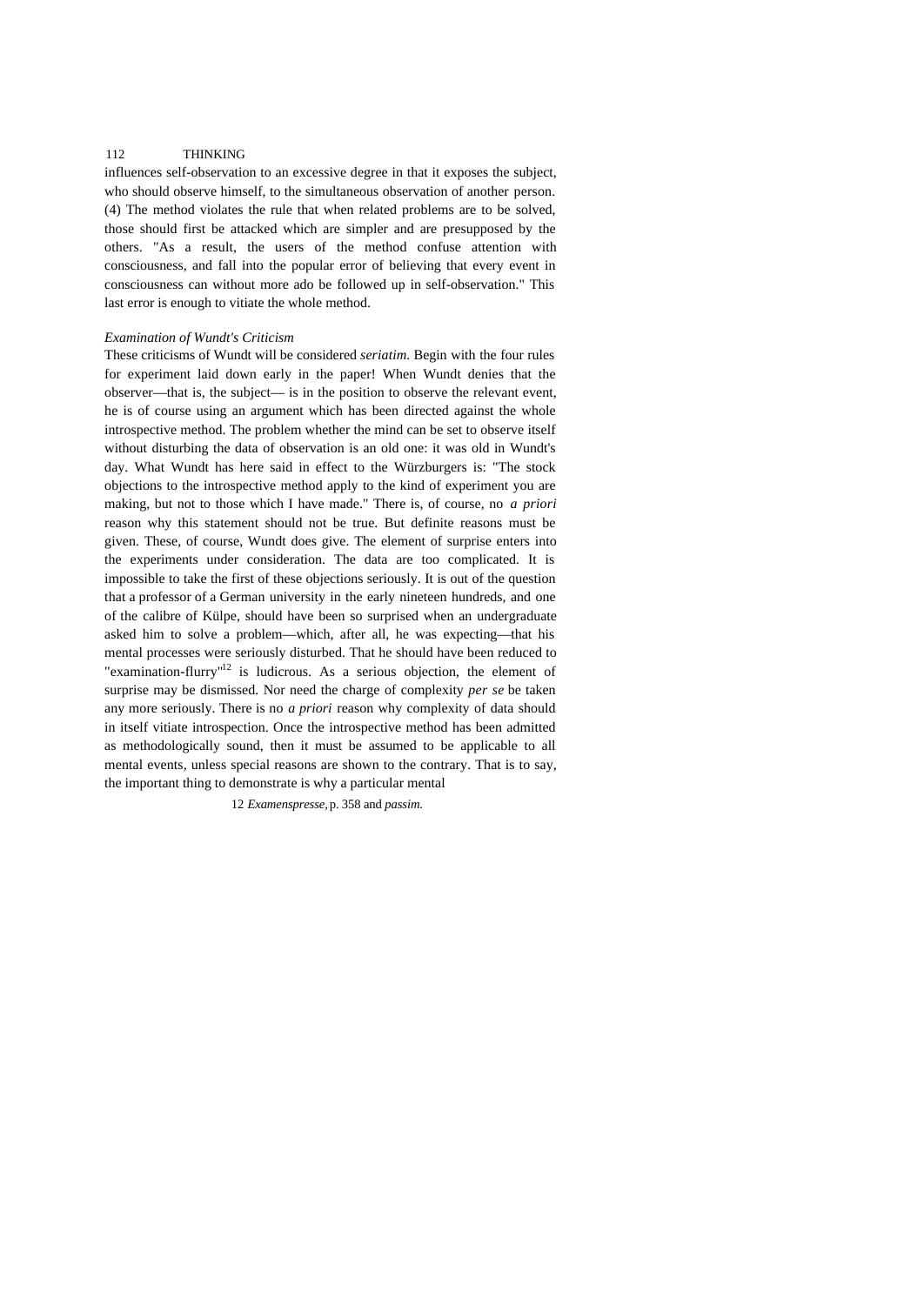event is not amenable to the introspective method; such terms as "complexity" and "difficulty" confuse the issue. Wundt reproaches the Wurzburgers with not knowing the psychology of attention It is perhaps no accident that in 1913, six years later,<sup>13</sup> Watson was to direct an attack on the whole introspective method, using the concept of attention as an example of the untrustworthy nature of introspective evidence in general. In his charge that the Wurzburg data were too complex, Wundt is then really voicing the stock objections to introspective psychology.

Wundt's second rule for scientific experiment requires that the observer shall be able to give his directed attention  $14$  to the event to be observed. Here again, his criticism, namely that in these experiments full attention is impossible for the problem at hand, cannot be sustained. As Buhler pointed out,<sup>15</sup> the Wurzburgers insisted throughout that their introspections were recollections obtained by examination of the perseverative memory of the event in question It is true that Wundt replied that such a procedure inevitably gave a distorted picture of the original mental event 16 But this is a different criticism. Conceivably some such distortion may have taken place, but Wundt presents no evidence that it was serious enough to invalidate the fundamental Wurzburg theses. At no time in their work did the Wurzburgers maintain that they were simultaneously attending to the problem and to the mental process of solving the problem.

Nor is the charge justified that the Wurzburg experiments are essentially unrepeatable. To begin with, as Wundt admits by implication, the term repetition, as applied to an event of nature, is clearly ideal and non-realizable in any concrete case, like the term equality and the term circle. No two concrete objects in nature were ever ideally equal in every respect. No two experiments on any event of nature were ever ideal repetitions, because nature never repeats herself. When, however, he comes to use the third rule in criticism of the Wurzburgers, he insists on the necessity of repetition "with similar observed content".17 The word *similar* is disingenuous. Wundt realizes, of course, that identity of content cannot be demanded on successive occasions, and that anything short of it implies

13 Watson, J B, 1913

14 *Gespannte Aufmerksamkelt.*

15 Buhler, K , 1908 *(b)*

16 Wundt, 1908 Muller (1911, p 137 ff) criticizes Ach on the ground that the perseverative image is not necessarily reliable

17 *bei glelchem beobachteten Inhalt*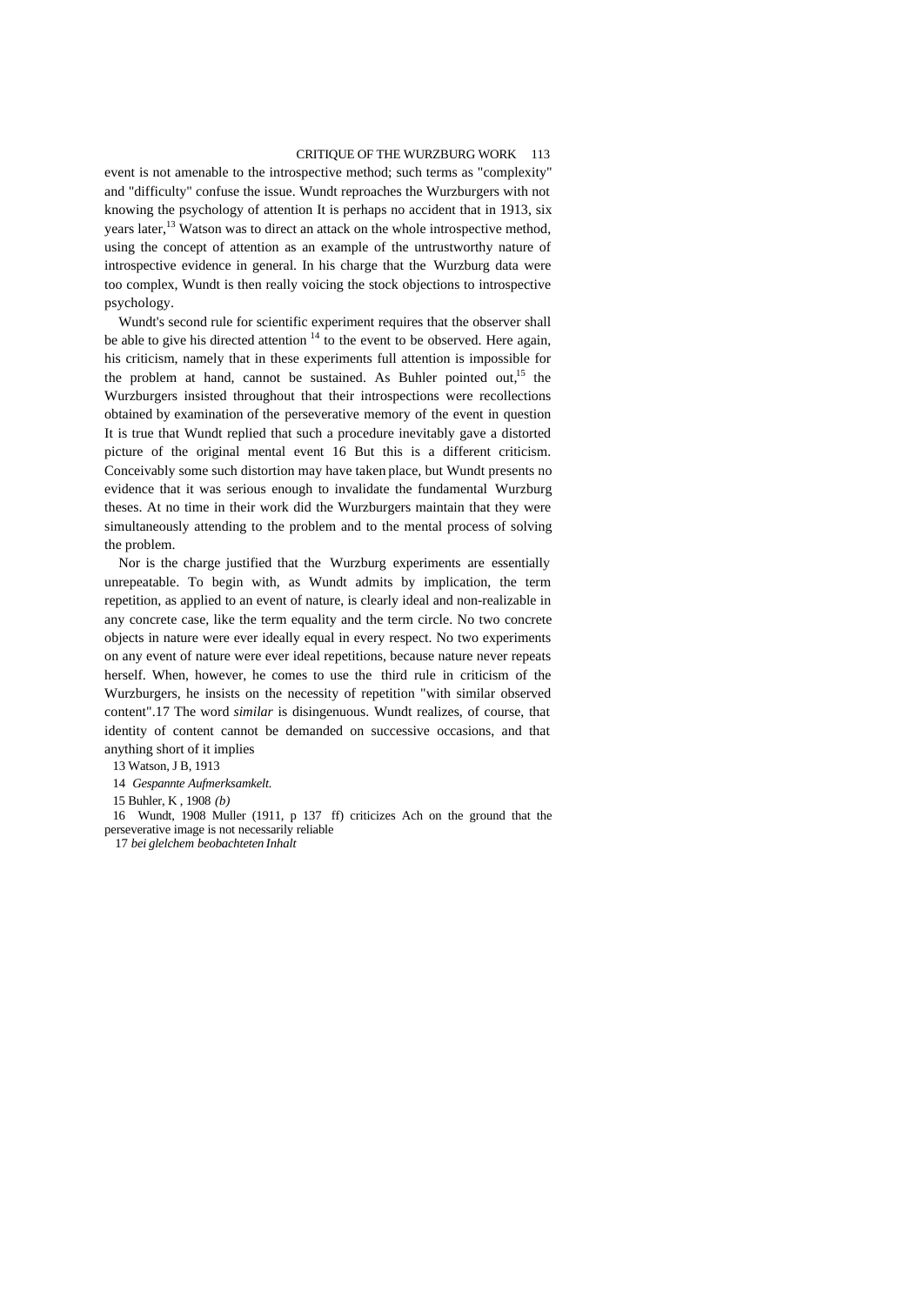abstraction of identical features in successive experiments. Every psychological, as well as every physical, experiment demands such abstraction when it is repeated. Now it is true that an experiment on thought cannot be twice used with the same problem on account of what is now known as the practice effect. But it is possible to abstract identical features from experiments on different thought problems, and with reference to these identical features there is repetition of the experiment. To maintain that the mental processes involved in solving different problems have nothing in common would be pure scepticism, and would deny any meaning lo the general term thought or thinking. And once more, if there is something common to such different mental processes, then solution of different problems involves repetition with reference to the common factor in question. Actually, it was of course precisely such a factor common, for example, to different reaction experiments that Ach professed to find in his *Bewusstheit,* or awareness. Bühler's "Consciousness of a rule" is similarly an abstraction from the mental processes involved in solving many different problems. If the generalizations of Ach and Buhler are correct, then any reaction experiment which involves the appearance of a *Bewusstheit* is an adequate repetition of the original experiment, no matter what the nature of the reaction situation; and any experiment which involves consciousness of a rule adequately repeats the original problem situation no matter what the specific problem. If the generalizations leading to the concepts *of Bewusstheit* and of consciousness of rule are incorrect, they should be specifically disputed. To question them on the score of the impossibility of repeating the experiments is disingenuous.

The answer to the third criticism carries with it the answer to the fourth, which concerns variation of conditions. It has been shown that, from the methodological point of view, the Würzburg experiments did fulfil the experimental criterion of repetition with variation. All in all, it is therefore not possible to take very seriously Wundt's statement that these are "sham experiments which have the appearance of being systematic only because they take place in a psychological laboratory". In the preceding chapter of this book certain methodological defects in the experiments were, however, indicated. In particular it was pointed out that the conditions of Ach's experiments were not standardized, in that the questions were not published in full and no regular order of questions is hinted at. These defects did, we say, constitute a serious objection to the method, as did the fact mentioned later by Wundt that the use of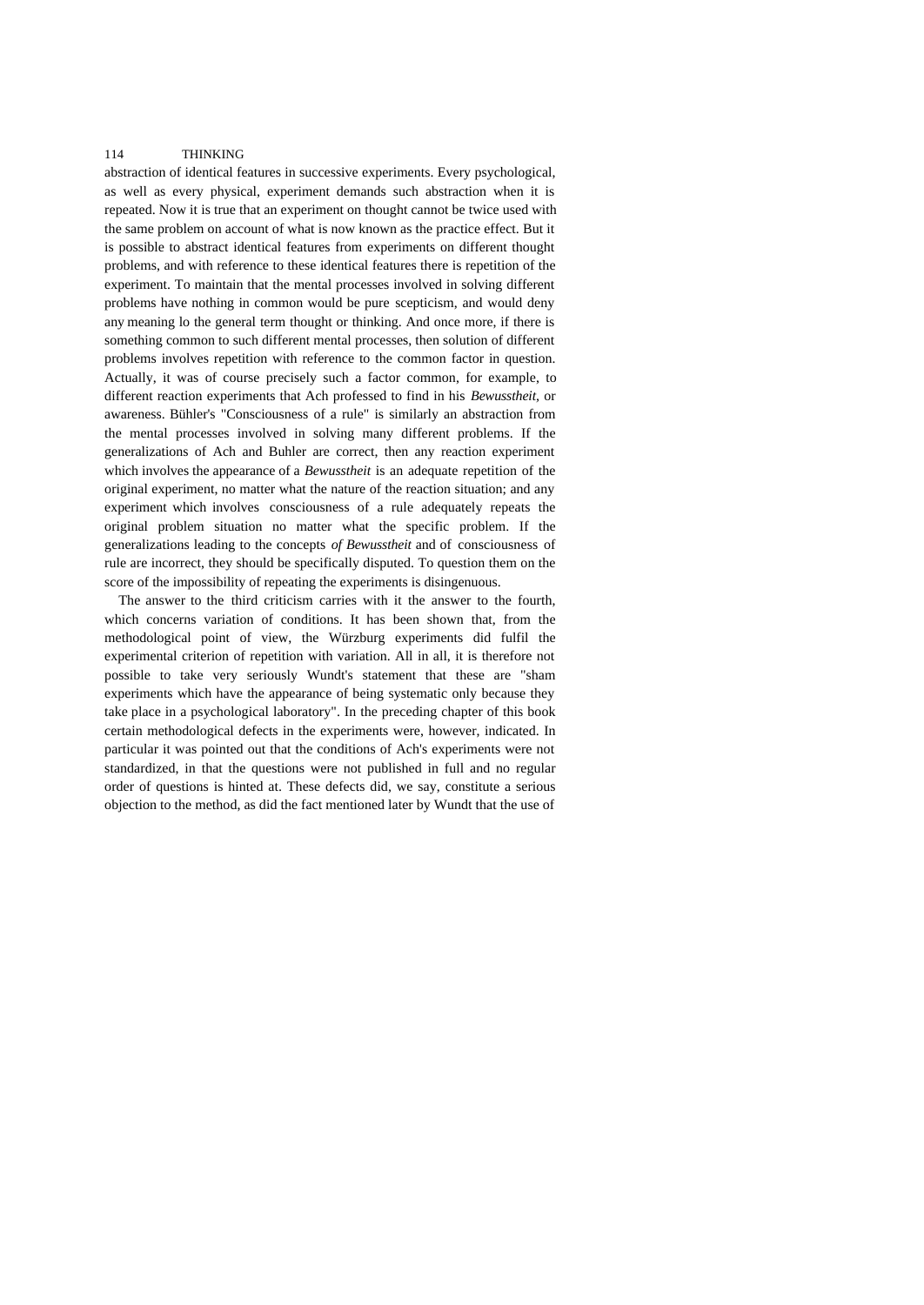questions must have exercised a suggestive effect. We shall, then, ill the main reject Wundt's general criticisms of method, but will consider these two objections as established.

To proceed with the more specific part of Wundt's critique, to reproach the Würzburgers with "observing nothing", and with going back to the "actus purus" of the scholastics is, of course, to say merely, "I do not agree with you". He asks: "How can one such thought differ from another?" The answer is obviously just as one sensation or one feeling differs from another; that is, by the attributes peculiar to its category. The fact that a mental category is *sui generis* does not mean that mental events belonging to that category are indistinguishable; it means only that it rests for science to discover the attributes by which such distinction may be made. It is impossible to believe that Wundt overlooked this elementary fact; once more, one cannot beheve he is entirely disingenuous either here, or when, in the same context, he accuses the Wurzburgers of Locke's Fallacy of the *tabula rasa.*

It remains to consider the general objection that the Wurzburg approach considered the problem of thought as though it were isolated, independent of other psychological problems, and specifically that the factor of attention was neglected. The criticism that conventional distinctions are overlooked has, of course, been brought against many scientific innovations. Actually, a characteristic feature of the Wurzbürg doctrine, namely the theory of the determining tendency and of the *Aufgabe,* involves the distinction in question. For it is of the essence of these that they represent directive factors which are not ordinarily observed, but which may be observed if attention is specifically directed towards them. These factors form an exact parallel to the tachistoscopic experiments to which Wundt appeals, and which show "how much attention and consciousness differ not merely in the manner of apprehension of what is given  $\ldots$ , but also in the range of the regions which they control".<sup>18</sup> But apart from the doctrine of the determination of thought, which is apparently overlooked by Wundt, the same answer must be made as before. Wundt's criticism applies to the introspective method in general, not merely to the Würzburg results. It is generally easy to object to an introspective finding on the ground that it would have been different had attention been differently directed. This constitutes a major source of uncertainty in the introspective method; and it was the difficulty involving the psychology of attention, among<br>18 Wundt, W., 1907, p. 352.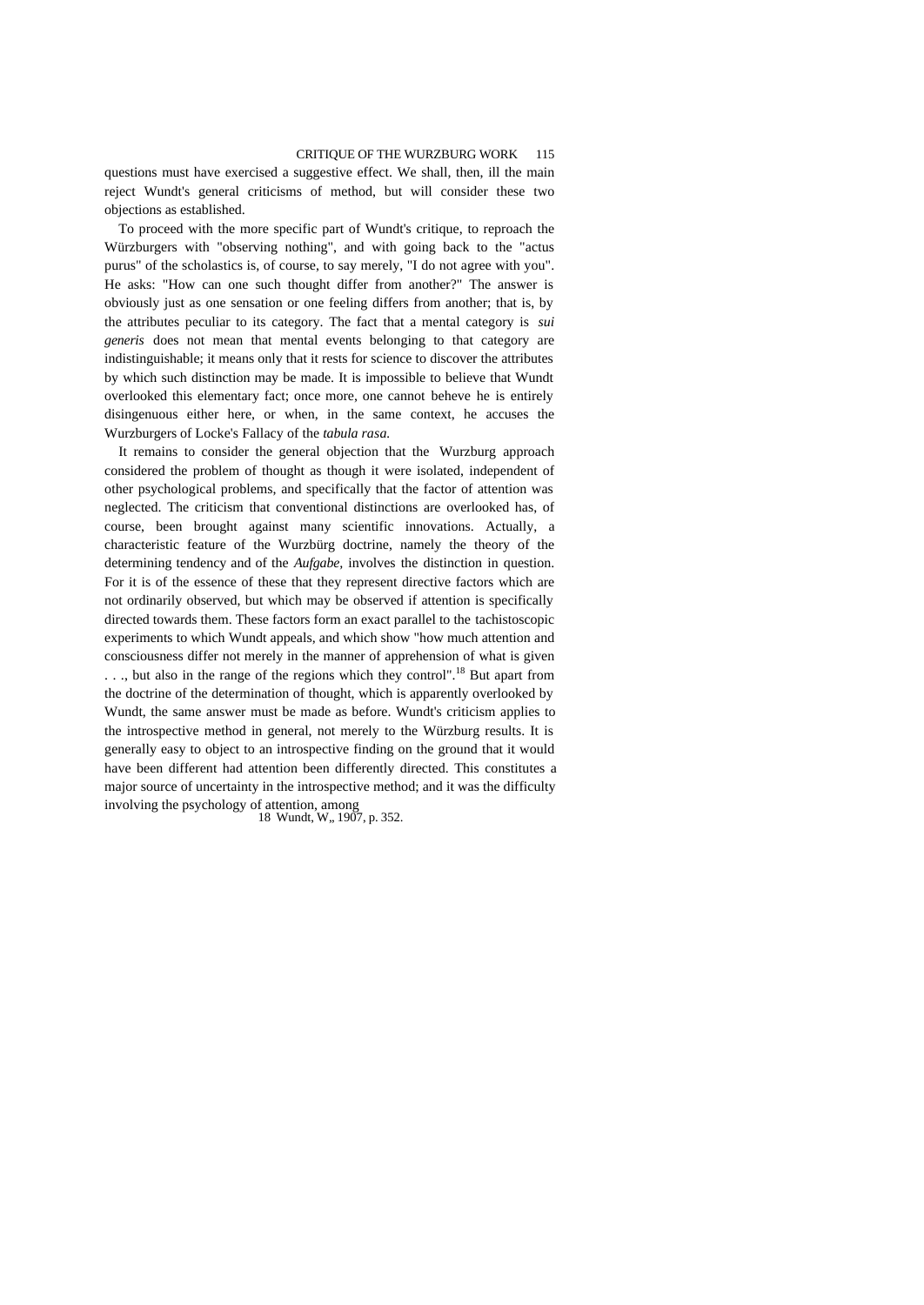others, which, as already indicated, caused Watson five years later to reject the whole method as unscientific and unreliable.

Specifically, Wundt's criticism amounts to saying that images were present in experience to the Wurzburgers during the so-called image-less processes, but that attention was not directed towards these images; just as the red light of a traffic signal may be present in the experience of a motorist who is "staring straight at it", but the motorist may not be aware of the signal until his attention is drawn to it by the traffic officer. To accuse Külpe, as Wundt actually did, of ignorance of what was at that time a conventional psychological distinction is ridiculous. And actually the reports of hundreds of Würzburg experiments show that Wundt's accusation simply is not true. The subjects were obviously on the alert to observe imagery, and imagery was reported in hundreds of cases. But there were also many cases where, although they were on the watch for imagery, they observed none. To assert that if the attention of these observers had been properly directed they would have observed images in these cases is sheer dogmatism. Wundt's criticism cannot be admitted.<sup>19</sup>

Finally, when he comes to his alternative proposal for a psychology of thinking, Wundt is really restating the Würzburg position in his own words. The pre-linguistic thought-whole, which is in consciousness, and which unfolds itself by means of speech; the feeling-effect which adequately covers the character of the thought, and which is able to carry a complicated rhythm these are surely none other than Ach's *Bewusstheit.* To use the term "feelingeffect" is surely to play with words and to confuse the issue.

*In summary:* The only one of Wundt's criticisms which is justified, as specially directed against the Wurzburgers, is that concerning suggestion. Much of this long polemic is given up to objections which really criticize the introspective technique in general, and which, in fact, have since been used against that technique. Little of it is characterized by that dispassionateness which we feel we have a right to expect from one who held, and whose name still holds, an eminent position in the world of science. This is one of the notable critiques in the history of psychology, both from the effect it had on contemporary prejudice and opinion, and for the indirect influence it has accordingly exerted on the direction of psychological thought up to the present day. Yet to one who rereads it a generation later it seems in many places shallow and pretentious, and to have employed the authority of a great name unworthily. 19 The special case of kinaesthetic imagery will be considered later.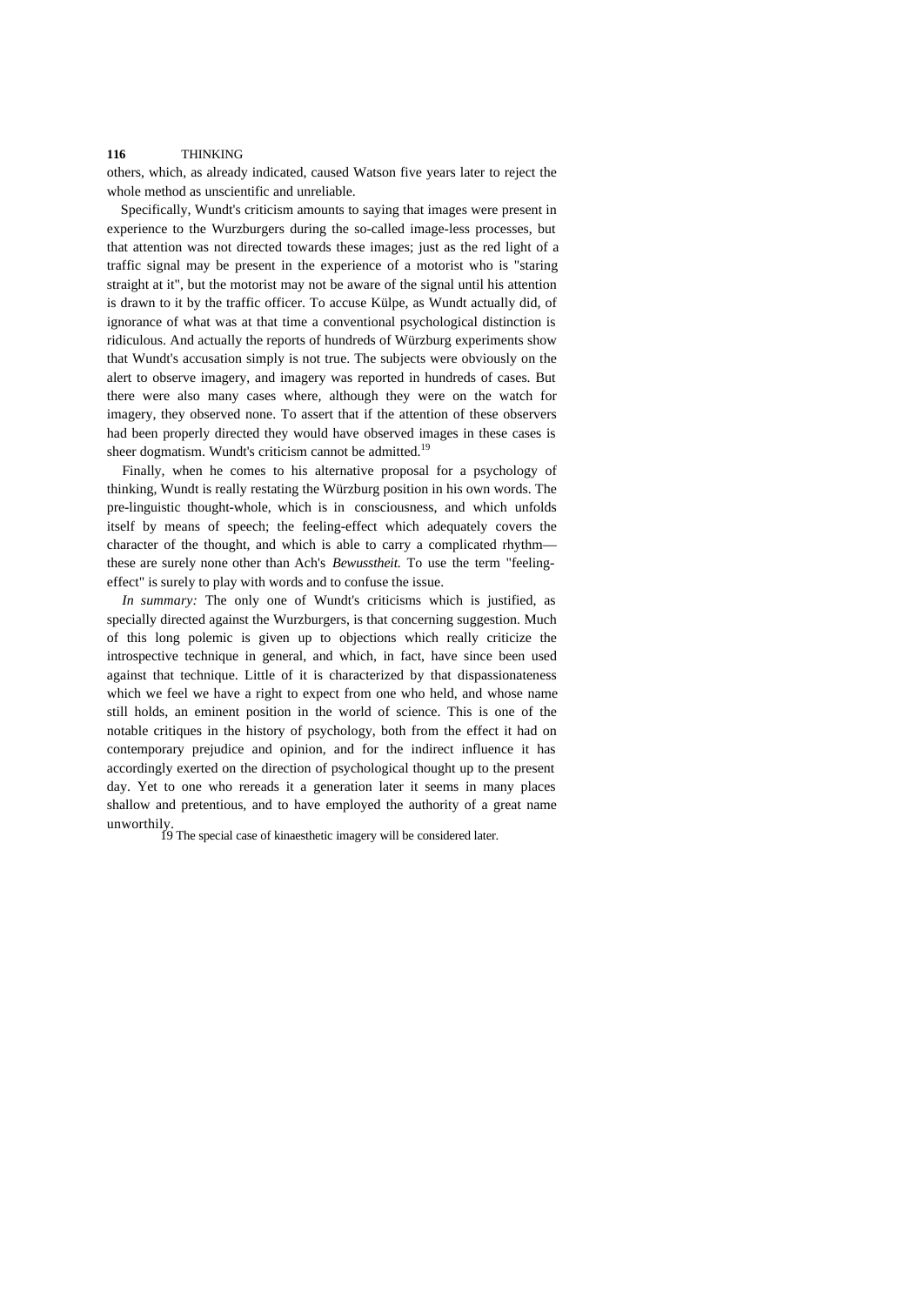# *Other Experimental Confirmations of the Wurzbürg Conclusions*

Wundt was an experimentalist. Though it was not supported by actual experiment his criticism of the Würzburg work was based on experimental presuppositions and supported by experimental findings. Nevertheless, Bühler was justified in reproaching Wundt with not having himself performed *Ausfrage* experiments. Other workers did, in fact, employ much the same methods as those of the Würzburgers. In spite of Wundt's diatribe, they actually did arrive at similar conclusions. This corroborative work is additionally impressive, in that it was apparently independently executed. It is fair to say that the discovery of imageless thought was independently reported from laboratories in three countries, from the Würzburgers in Germany, Binet in France, and Woodworth in America.

Binet (1903, 1903a, 1909, 1910), working with his two little girls, aged fourteen and thirteen, found evidence of thought without imagery. He observed cases where image did not correspond to thought, and where only part of thought was covered by the imagery. In aphasics and imbeciles, also, he found thought without verbal imagery, from which again he concluded the presence of imageless thought. Here, as Ogden points out (1911, p. 188), he apparently left out of account the possibility of kinaesthesis. So closely did Binet's result agree, both in method and in general conclusion, with the German work, that he claimed that the method should properly be called not the Würzburg method but the method of Paris. In the same way, Woodworth maintained from experimental evidence that "in many cases the imagery present in consciousness did not exhaust the content of consciousness. Sometimes the subject, though clearly aware of the movement he was about to make, denied that he had any visual, kinaesthetic, verbal or other imagery of it" (1906, p. 702). Woodworth's experiments were carried out upon voluntary movement and upon perceptual material of visual and auditory modality (1907). There are, he claimed, non-sensorial components in sense perception (1907). When I hear a horse galloping past, there is more in my consciousness than the sheer auditory sensations (1915). I can be conscious of the horse with my mind free of sensory material other than the auditory sensations in question. The results of the Würzburg investigators were, in general, confirmed also by Bovet, in Switzerland, in a paper published in 1908.

Later we find Pratt summarizing the experimental work for the five years 1922-6 as follows: ". . . there emerge three rather definite and generally accepted conclusions regarding the nature of thought".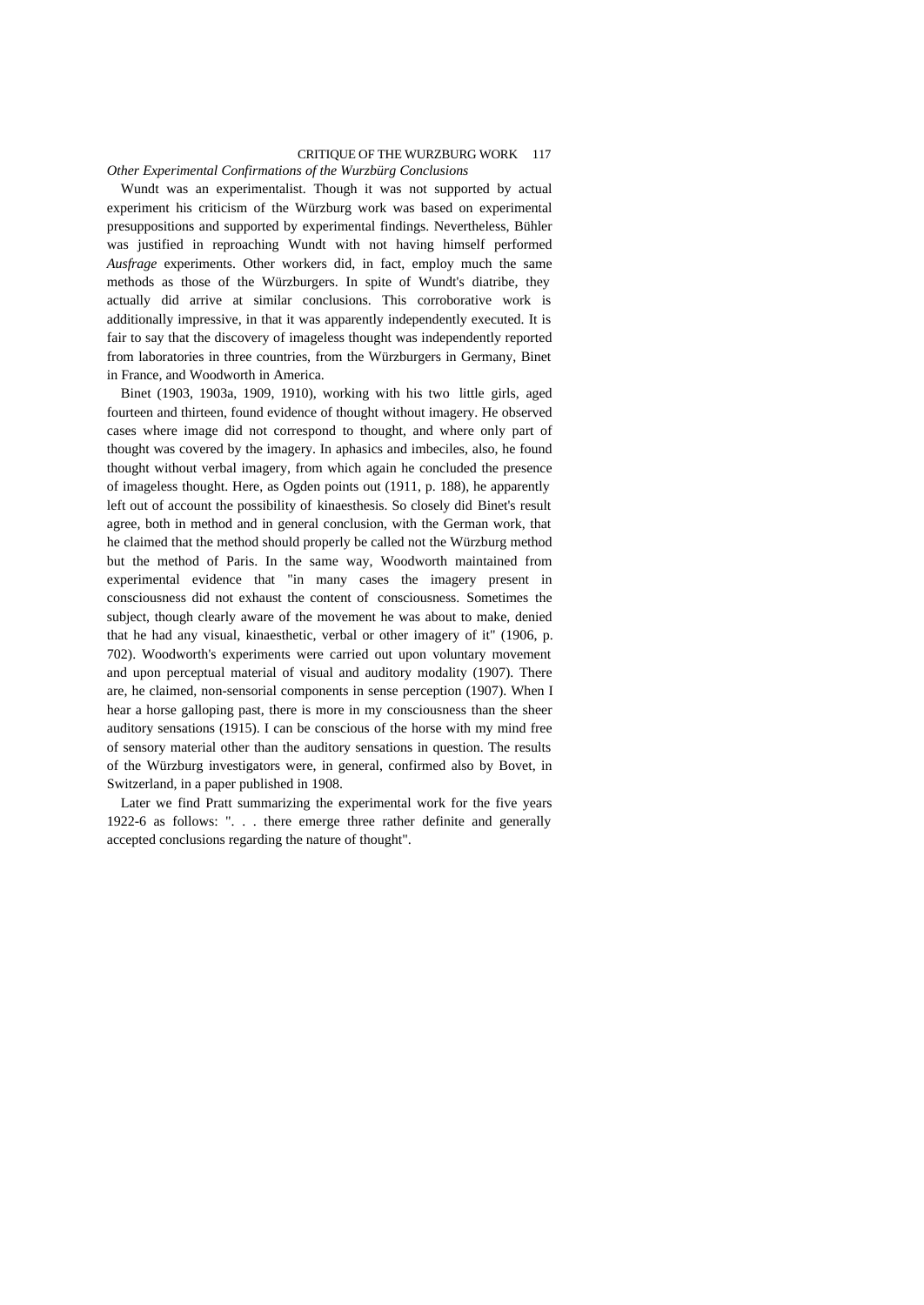The first of these he labels *"Rejection of Associalionism'"',* the third *"The Steering Principles of Thought".* The second concerns us more directly in this context. It is headed *"Impalpable Character of the Contents of Thought".* Pratt's summary of the experimental evidence on this point is as follows: "Some of the ideas which accompany the act of thinking present sensory aspects. These ideas may or may not be relevant to the purpose of the act. But there are persistent contents of thought which reveal no sensory stuff whatever. A goodly proportion of thought is imageless" (1928 p. 551). Pratt instanced the work of Selz, who, as we shall see later, maintained the existence of "impalpable awarenesses of relations and directions". "T. Weiss," he says, "emphasizes the actualization of the second term in an impalpable knowledge-relation as the most important operation in controlled associations" (Pratt, 1928, p. 552). It will be noted that each of these authors maintains that the general principle of imageless thought-contents is upheld by his own experimental results. Rosgen's observers noted the general presence of impalpable knowledge which functions as an anticipatory framework (Rosgen, 1925). Dunn employed legal cases and geometrical problems, and concluded that the fundamental processes employed in reasoning are free of sensory content (Dunn, 1926). Other observers mentioned by Pratt as reporting imageless contents in thinking arc Weinhandl, Simonheit, Willwoll, and Clarke. <sup>20</sup>

Gibson and MeGarvey (1937), in their survey ten years later, again noted that nobody then questioned the directive nature of the thinking processes; although, since the time of the Würzburgers, there has been a certain development of opinion as to the nature of this direction. This development will be considered later in the appropriate context. In the matter of imageless thought, two studies only are noted, both confirmatory of the Würzburg conclusions. Bowers (1935) used an ingenious method of determining the role of imagery in thought. He argued that if thought is primarily the manipulation of images, then those problems which are more easily imaged will be more easily solved; and those persons who have the power to form stable, vivid imagery would have an advantage in solving problems. The weight of his experimental evidence was uniformly against the sensory theory.<sup>21</sup> It should be noted that this experiment does not show that imagery has no function in thinking;

*20* See Pratt's bibliography for the references.

21 He did find that imagery was apparently of use in verbal recall. See note 12, in Chapter 10. See also the chapter on "Generalization".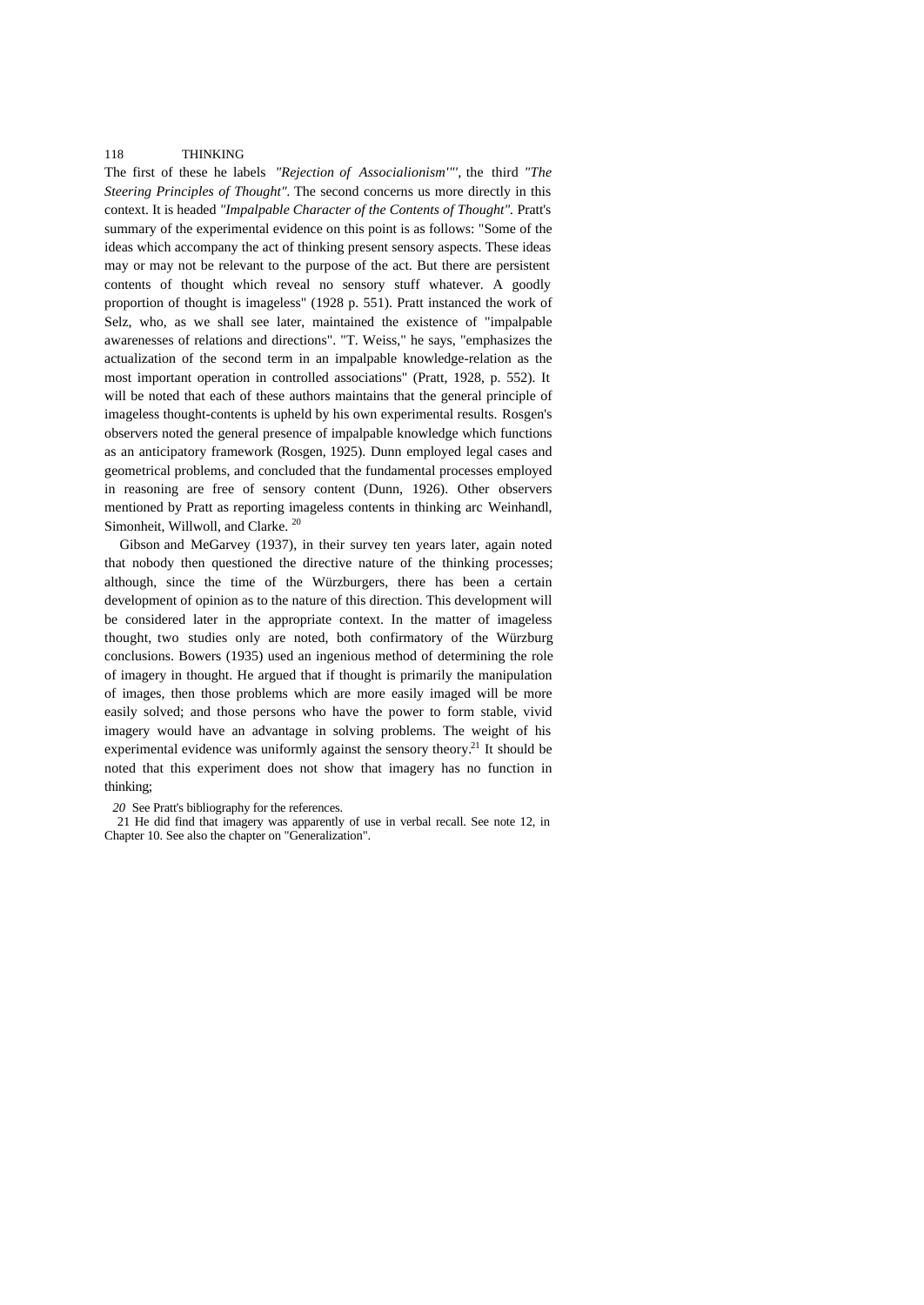it shows only that reasoning is not synonymous with the formation of images. In any case, the experiment is not wholly decisive. The advocate of the sensory theory will still maintain that ability in reasoning depends not on ability to form images but on ability to use them; the advocate of the non-sensory theory, that if the ultimate *medium* of reasoning is imagery, then the more exactly the problem concerned can be represented in terms of images, the better the problem must be understood and the better will be the reasoning about it. The other study mentioned by Gibson and McGarvey in their resume, viz. that of Peillaube, was of a more conventional nature, and came by methods similar to those of the Wurzburgers to similar conclusions.

#### *Experimental Findings Contrary to Wurzburg*

In contrast to this confirmatory work, there were important dissentients. First of all, Titchener adopted a thoroughgoing sensationalistic position. Theoretically, for Titchener conscious menial processes are reducible to either sensations, images, or feelings (affections). "If we can trace an attitude [Bsl.] back, within the same mind, to an imaginal source; if it thus appears not as original endowment but as residuum, not as primule but as vestige, then I should protest against its ranking as a mental element." By this theory, then, the constituent elements of mental life are processes of an ultimately sensory nature and their affections. Consider now the visual image of the printed letters CAT. What is the difference between the mental processes of the Englishman when he forms this visual picture, and those of a Japanese who cannot read English but can presumably form exactly the same visual image? Many answers have been given. Ach's is that the one has a *Bewusstheit,* an awareness of meaning, which the other lacks. This Titchener cannot accept. Clearly he must find another image. "An idea means another idea . . . if it is that idea's context! Meaning is originally kinaesthesis; the organism faces the situation by some bodily attitude, and the characteristic sensations which the attitude involves give meaning to the process." Later in the evolutionary scale, the kinaesthetic sensations are replaced by images. The upshot is that we must expect to find what the Würzburgers and others called imageless thoughts dissolving into imagery, much of the more obscure being of the kineesthetic and verbal type; for words were at first kinassthetic contexts. Thus we have an entirely "pure" psychology, one which confines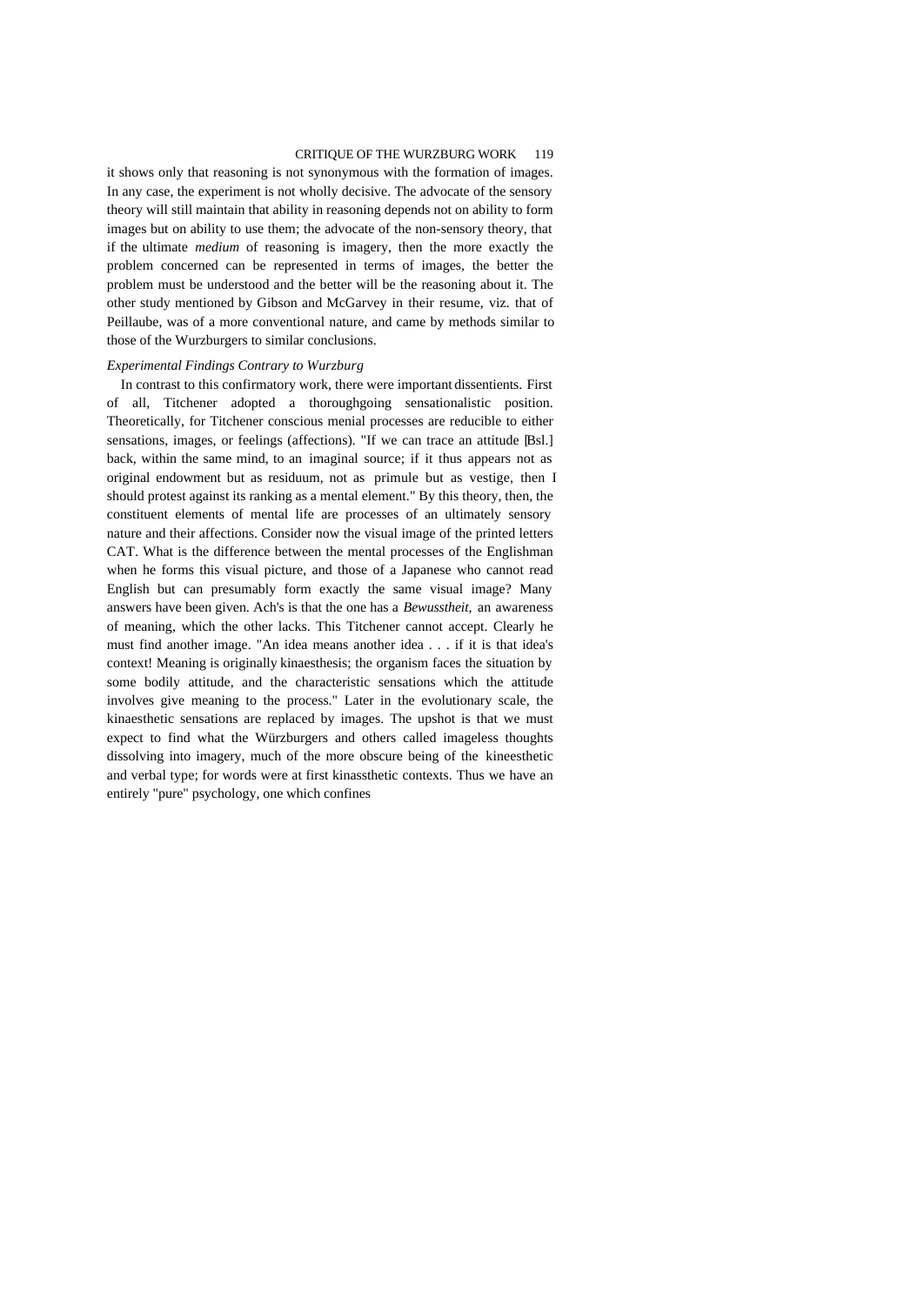its description entirely to mental states. When, says Titchener, Bühler's observers describe their *Thoughts of something,* or the *Thought that something is the case,* e.g. "the thought that the end of altruism is not attained" (1907, p. 311); when, presumably, Ach speaks of an awareness as an imageless knowing that something is so; then the observers in question are not describing consciousness but "formulating the reference of consciousness to things", not describing thought but reporting after the event what the thought is about. They are committing the "stimulus error", as when the inexperienced student reports not the mental event but the external event (fact) that is the occasion of the mental event.<sup>22</sup> Psychology must confine itself strictly to facts of consciousness; it must not allow itself to digress into inference concerning the objective occasion of the primary psychological datum.

To test this hypothesis four experimental studies were undertaken in the Cornell laboratory, those of Pyle, on Expectation; of Okabe, on Belief; of Clarke, on "Conscious Attitudes", and of Jacobson on Meaning and Understanding. Pyle confronted his observers with series of stimuli, two or more in each. Thus a coloured disc might follow an auditory stimulus; a visual stimulus might be repeated; and the blow by which a pendulum was released might be followed by the sound of one or more balls falling, and so on. The observers reported on their experiences between the first stimulus and the following stimuli. "The psychophysical organism 'sets' to meet an imminent situation; and on the conscious side, this 'set' is expectation. On the physical side are: bodily attitude, strained muscles, inhibited breathing, fixed sense organs. The image of the coming impression may sometimes be present, but is not an essential factor, not a characteristic element" (Pyle, 1909, p. 569). Here, it will be noted, conscious expectation *is* kinaesthetic sensation. Okabe confronted his observers with sentences expressed visually or orally, or with pairs of such sentences. The observers were requested to note whether the single sentences aroused belief or disbelief, and after this practice to report introspectively upon the belief- and disbelief-consciousness. There were four observers. At the end of the experiment a summary of each observer's reports was read to him, and he was asked whether he concurred. These reports differed, of course,

*22 The* same criticism was voiced by von Aster, who claimed that Bühler's observers practised *Kundgabe,* rather than *Beschreibung,* of conscious experiences, *intimation* (that their experiences related to certain objective facts) rather than *description* (of mental events).—Von Aster, 1908; cf. Dürr, 1908.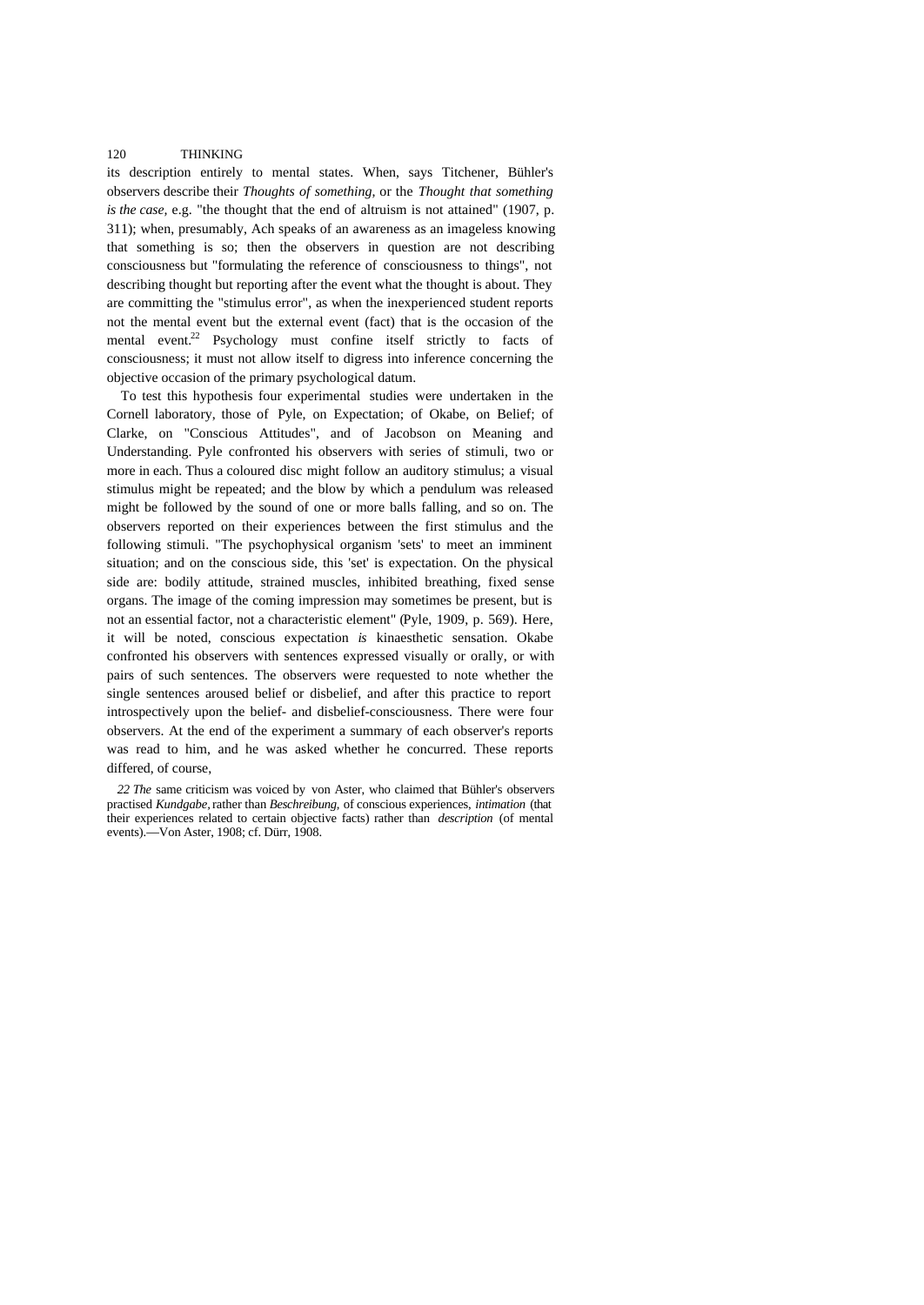from observer to observer. The relevant section of the author's final summary is as follows: "The belief-disbelief consciousness may be a straightforward experience, given, e.g., in terms of a general kin-aesthetic attitude or of internal speech and localized kinaesthesis, or of the mutual relations of visual images; or it may be bound up with, incorporated in, a particular consciousness, verbal or visual. In the former case the contents come to the observer as being specifically belief; in the latter case they come to him as the vehicle of belief" (Okabe 1910, p. 594). Three of these four observers were asked after the main series of experiments whether they found any trace of imageless content; none was found. The exception was observer G, whose analysis made the question unnecessary.

Clarke investigated the *Bewusstseinslage* specifically, taking over Titchener's translation, *"Conscious Attitude".* The experiments required the observer to form a tactual perception of letters and words written in the blind pointalphabet. Reaction time of recognition was measured by a Vernier chronoscope. Sample analyses are appended.

*Awfulness:* Once analysed as a strong unpleasantness and frowning, and again as the same with the addition of inhibition of breathing. *Caution:* Verbal idea, be careful.

*Comparison* (Two observers): The two things were side by side, visually.

/ *ought to know that:* Organic sensation and disagreeable feeling. *Injustice:* Gasping for breath. I started back and threw my head back.

*Pride:* Slight tendency to straighten up my neck and smile. Pleasant feeling. *Surprise:* At not feeling the better. Something moving along inside the body,

a dull pressure going upward from the stomach to the back of the mouth. "There is no doubt that the reports were intended at the time to represent the attitudes themselves, and not merely incidental or concomitant occurrences."<sup>23</sup> The introspections "show that imagery does not need to be specific and elaborate in order to carry thought . . . the mere setting of the mouth, or the right

mode of exhalation, serves as well as the complete word". Stages in clearness of visual imagery are noted, and also the fact that the *Aufgabe* is shortened and modified by repetition and tends to disappear. Experiments were also performed on Understanding. Here again it was found that the understanding of words and sentences is mediated by 23 Clarke, 1911, pp. 218, 219, 220, 221, 225.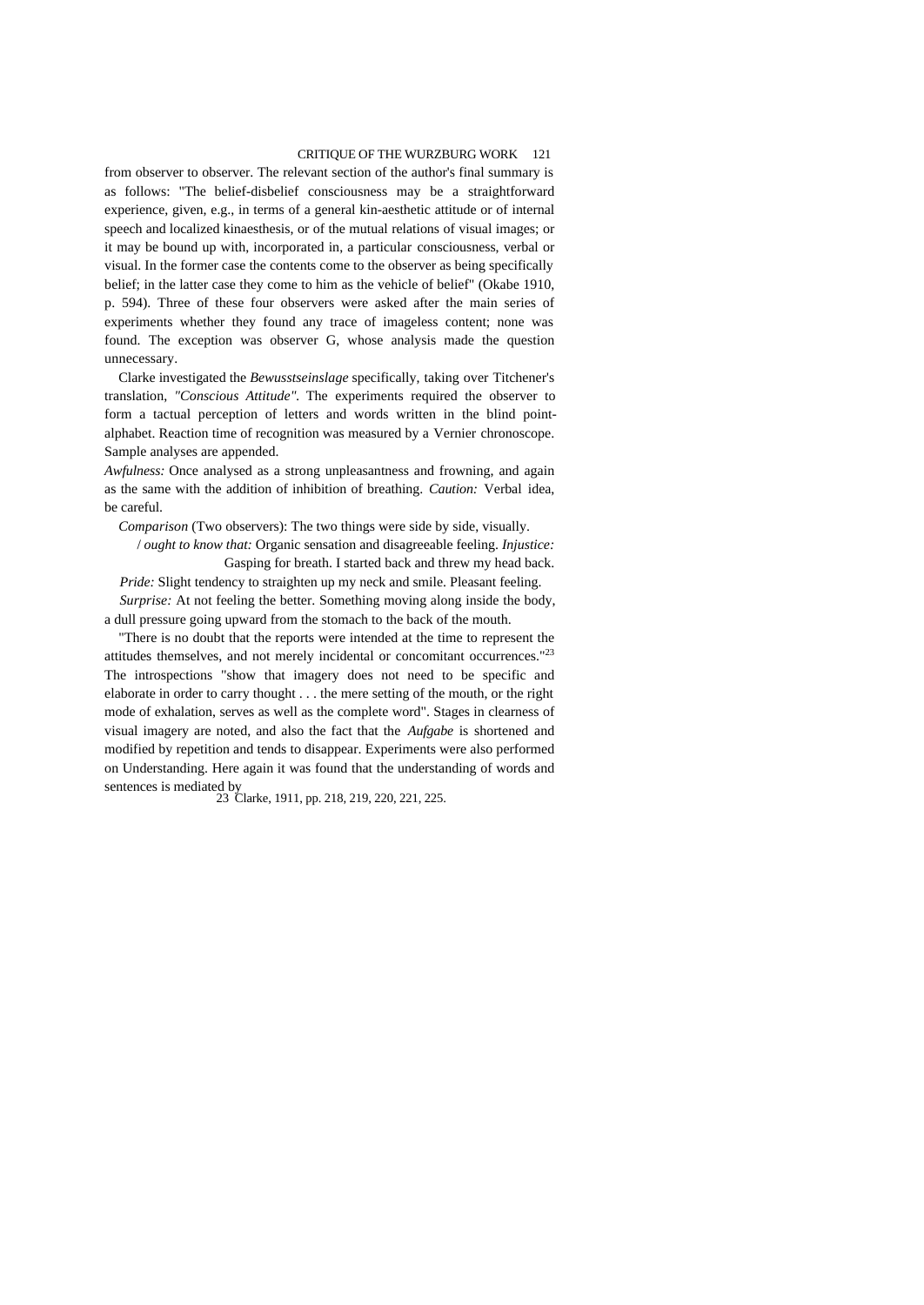images, verbal or object-visual. However, there are noted observations where the imagery is inadequate, contradictory, and even irrelevant. The summary contains the statement that "The cases in which thought-elements or imageless thoughts or attitudes are reported as the "consciousness that", etc., are cases not of psychological description, but the translation into words of the meaning of a conscious state" *(Kundgabe)* <sup>24</sup> "Imageless Thought" really stands at the end of a graded series of decreasingly clear images, and is thus generically sensory, according to Titchener's postulate (see above p. 50, for a similar description by Ach who argues that it thus passes out of the sensory category altogether).

Jacobson's paper (1911) reaches much the same conclusion. Letters, words, and sentences were shown visually to the subjects, who were instructed to give as precise and minute an account as possible of everything that occurred in consciousness. "The meaning of the stimulus words were . . . thus carried by visual, auditory and kinaesthetic processes; or to speak more precisely, the meanings which these processes bore were the meanings of the stimulus words, in so far as the latter were consciously realized.  $^{125}$  The introspection of one subject will be quoted. In this case: "The visual and auditory images and sensations from reading [were] the sole processes present in consciousness, while yet the sentence had meaning."

*"The affair was bewildering.* (One sec.) White and black sensations (from paper and background) in background of consciousness. Simultaneous with the visual clearing of each word, auditory images. The meaning of the sentence was in the auditory images and visual sentences themselves. *No other context to carry the meaning that I can find."*<sup>26</sup> Thus the general conclusion of the Cornell experiments is unanimously in favour of Titchener's hypothesis.

#### *Assessment of the Contradictory Experiments*

We are then faced with two flatly contradictory sets of experimental findings. Certain experimenters, headed by the Würzburg group, Binet, and Woodworth, claimed to have found non-sensory components of thinking. Others, chief and representative of whom were the Cornell group, failed to find such components. The latter claimed that on careful experimental examination the so-called imageless experiences were analysable into sensory elements, prominent among which were kinaesthetic sensations; that further a very elementary sensory process could carry very elaborate

24 Loc. cit., p. 248. 25 Ibid., p. 564. 26 Ibid., p. 572.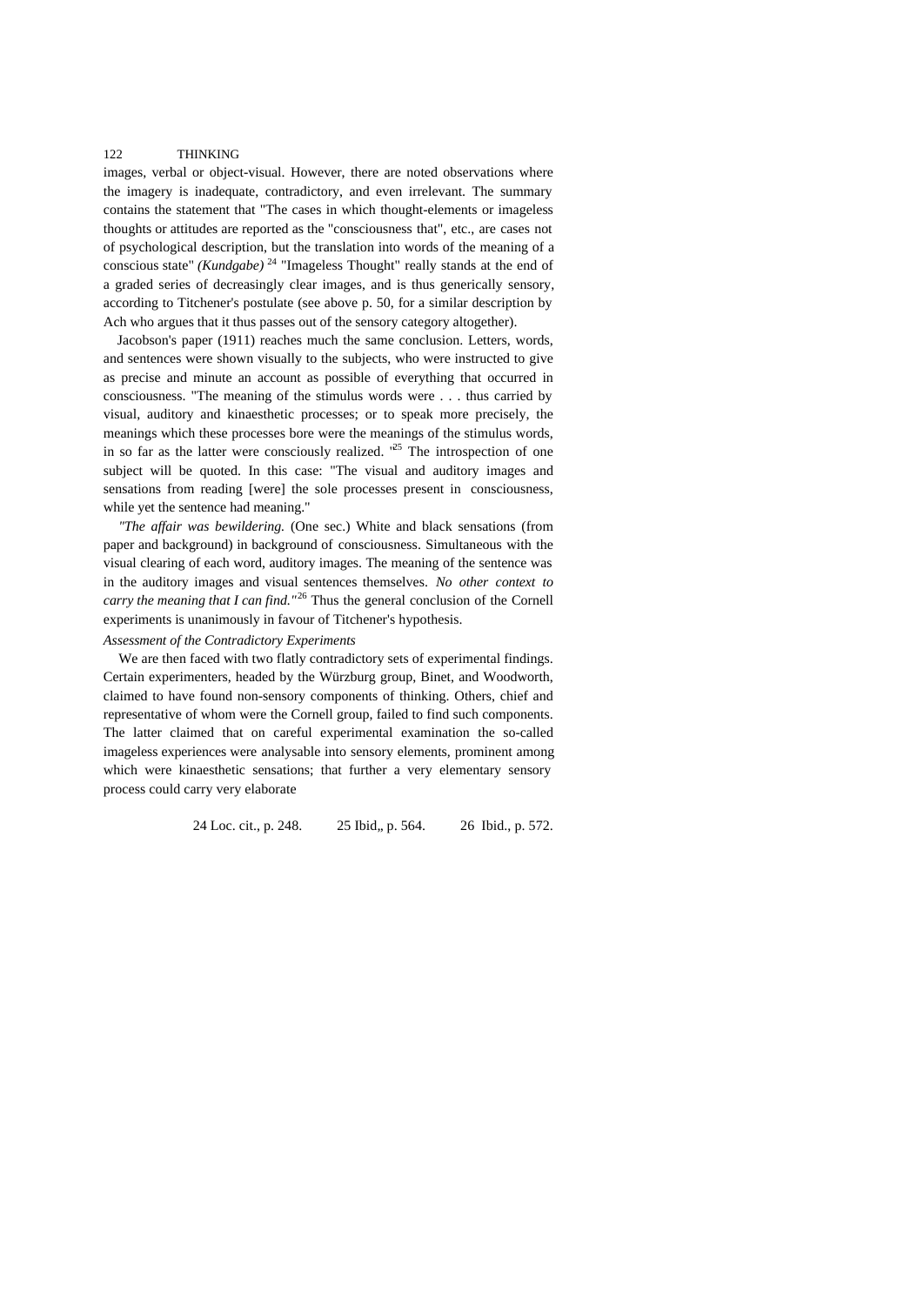meaning; and that the error of the opposing group had been in disregarding the lesser degrees of kinaesthesis, and in including in their psychological account the *thing* meant, which is of an essentially non-psychological nature. The question cannot be decided by majority vote, nor by repetition of the experiments, which would do no more than add another vote to one or the other side. The only way of settling the experimental question is to examine the experiments themselves. For this purpose, the two technically best groups will suffice.

Careful examination of the experiments of Wurzburg on the one hand and of Cornell on the other can lead to only one conclusion. The Cornell experiments failed to reach their avowed objective which was to "describe in analytical terms" certain kinds of experience. This failure was masked by an unjustified use of the metaphor "vehicle of meaning". In addition, the attempt to give a sensationalist account of the mental processes under examination forced the workers to the use of descriptive terms which are only explainable on the hypothesis that either the abjured stimulus error has been committed, or alternatively that, as a matter of fact, imageless processes were being described. Finally, it will appear that the stimulus error itself, with which the Würzburgers had been reproached, cannot be committed at all if the sensationalist hypothesis is true. If the Cornell theory is correct, the error with which the Cornell workers tax their opponents is impossible.

For substantiation of the first statement, it is only necessary to glance over any one of the four papers just discussed. Except where ordinary terms are used, it would generally be impossible to recognize from the "description" the kind of experience that is being "described". E.g.: "Visual image of adult and then of child; reference to my own experience. That was a line representing the time from the present to the past; there was nothing more that I can tell. . . . Memory of child was very plain but scattered and disarranged; a visual pattern made up of bits which were very clear, and which I could see very plainly; clear-cut and separate from one another. Memory of adult was like a spider's web, all united. All this fitted in, in some way, with the reference to past experience; . . . the two things fitted together; but I can't say whether at this stage there was any representation of past experience."<sup>27</sup> One thing that is certain about this is that it is not a "description", analytical or otherwise, of *belief.* It is quoted unchanged and in its entirety except that the words

27 Okabe, 1910, p. 584.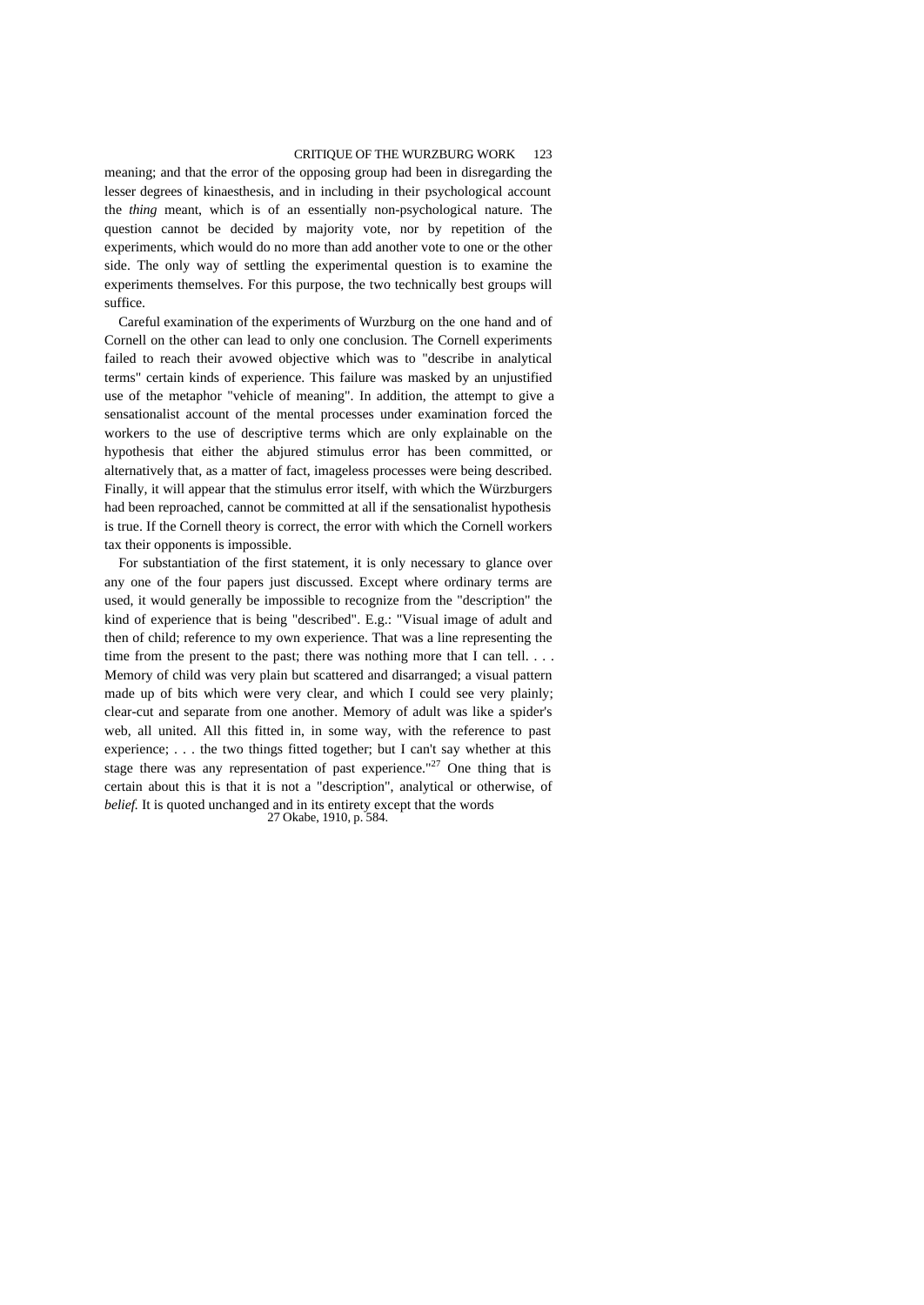"Belief in both cases" and "I believed" are omitted. And to speak of "visual imagery of adult and then of child" is illegitimate on the sensationalist hypothesis. What was present in consciousness was of course certain experiences, of, let us say, a quasi-visual character; to call these "visual image of an adult" is to describe not the sheer sensory experience but something else in addition. Either the stimulus error is being committed or non-sensory components of consciousness are being described. For since the total sensory material has been reported, the phrase "visual image of an adult" must either refer to the adult in question (stimulus error) or to a non-sensory component in the consciousness of the subject. The same thing is true of the following "description". "Visual representation of the two sentences at opposite ends of a line; this meant: They are contradictory." Once more either the disavowed "stimulus-error" is present, both in the statement concerning the sentences at opposite ends of a line and in the sentence: "this meant, they are contradictory"; or, again, the subject is describing an imageless process. And once more, without being told, it would be impossible to guts that this was a "description, in analytical terms, of the experience of belief . . . There was, of course, a good deal of *Kundgabe* [verbal statement of meaning] <sup>28</sup> in the records at large, and we were content to let it stand as such; only as regards the consciousness of Belief proper were we at pains to translate [it] into *Beschreibung"*<sup>29</sup> (=description of the conscious process). Actually it was necessary to specify that the images were of an adult and a child in order to describe them in recognizable terms. Description was impossible without either *Kundgabe* or description of imageless processes. To say that the image was made up of bits which were very clear is not to describe it. That is to say, again, an analytic description of *Belief* was not given in the terms proposed. The experiment failed to solve the problem set by the worker, and *ipso facto* it failed to fulfil its critical purpose. The same points may be illustrated by Shimberg's later experiments on the Role of Kinaesthesis in Meaning. Shimberg confronted her observers with Esperanto words, together with the request to "understand the meaning it [the word] assumes". One observer was shown the word Lerteco; The Response was *Lateral.* Report: "Conscious attitude (Bsl.) 'Think of Something'. Feeling of

*28* Literally *communication,* i.e. of the *nature* of the experience (as opposed to description of it) identified by Titchener with a statement of meaning, or the commission of the "stimulus error".

*29* Loc. cit., p. 567-8.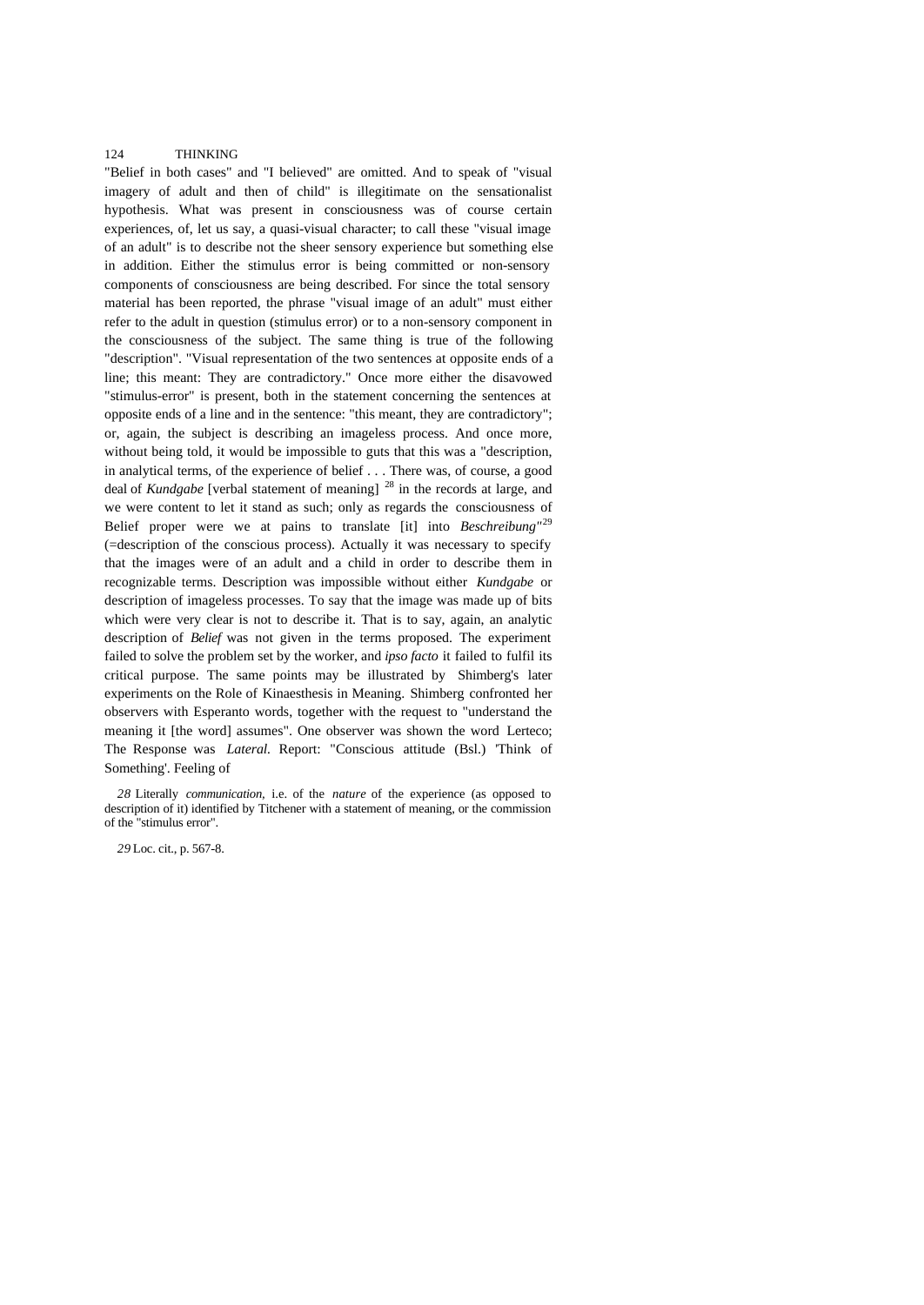anxiety. Strain in eyes and throat. Awareness kinaesthetically of position of body. IS (Internal speech) *lateral,* simultaneously muscular relaxation and a feeling of pleasantness".<sup>30</sup> This is given as an analysis of the "conscious attitude". But once again, "Strain in eyes and throat", together with "awareness of the position of the body", is not an adequate description of the mental state, "Think of something". It would be possible to experience these sensations without having the experience corresponding to the words. The imagery is surely the accompaniment of another, unrecorded, mental event. And when "a catch of the breath and a contraction of the stomach . . . symbolized", for another subject, the feeling of assertion, it cannot be said that the feeling of assertion has been described. When further, a third subject reports on *"Boats',* the following, viz: *Boat, boats,* <sup>31</sup> *image of rowboat,"* <sup>32</sup> is the subject not either committing the stimulus- or *Kundgabe-error,* or else describing some imageless process? Shimberg's paper was not intended to add material to the discussion on imageless thought. She does, however, imply that complete description of the mental processes was given in terms of the imagery recorded.

In Jacobson's paper there is recognition of the fact that description of imagery has its own difficulties, and the observer was instructed to parenthesize "meanings, objects, stimuli and physiological occurrences".<sup>33</sup> Omitting the parentheses, we have then for the meaning of a sentence the following description: "Then vague visual and kinaesthetic image, . . . i.e. blue visual image . . . and very vague, featureless image, flesh coloured. . . . "<sup>34</sup> These images with others are said to "bear", "carry", or "be the vehicle of" the meaning of the written sentence "She came in secretly". We are then to understand that apart from certain processes corresponding to the colour of the ink and paper and kinaesthetic-auditory images corresponding to the words, the result in consciousness of reading this sentence was the appearance of a vague visual and kinaesthetic image in a certain projection, together with kinaesthetic images relating to the upper right leg and the muscles of the right side, *and nothing more.* How then is the observer in a position to say as he does, "The sentence meant: Miss X came in over there, through the door secretly?" (ibid.). The only datum he has for making this statement is his own

*30* 1924, p. 176. 31 Visual and verbal imagery.

32 Visual and concrete imagery. 33 Loc. cit., p. 555.

34 Explanatory words between parentheses are omitted; e.g. for the second parenthesis, "upper left part of skirt".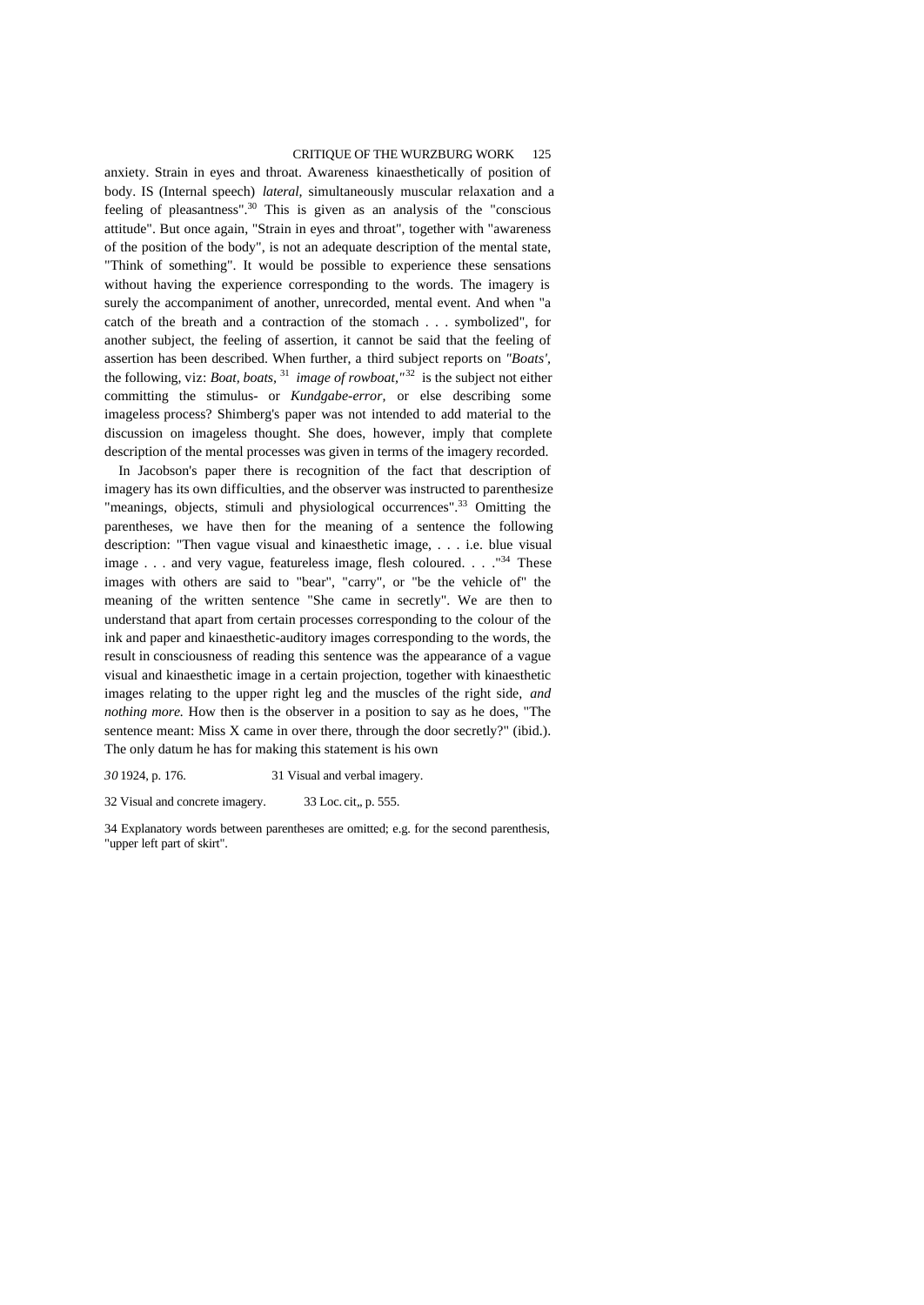(conscious) experience, which by his own account is limited to the very meagre imagery indicated. It will be remembered that Bühler met exactly this case with his imageless *Wasbestimmtheiten des Meinens,* qualitative determinations of consciousness corresponding to meaning. In order, Bühler would say, that the observer may be able to state the meaning of this written sentence, there must be some specific conscious experience corresponding to the meaning. For, once more, the observer's conscious experience is all he has to go upon.

Returning to the Wurzburg-Cornell controversy, it is now clear tliat the assertions of page 123 were justified, in that the sensational-istic hypothesis finds itself in the following triple dilemma: either it must commit "the stimulus error", the "error of *Kundgabe',* whereby the "thing meant" is described, a procedure which is illegitimate and outside the province of psychology. In this case, the Cornell group is committing the very fault for which it had called its opponents so elaborately to task. Or secondly, the sensationalist account must, while avoiding description of the thing meant, spirit into the description some statement really concerning an imageless modification corresponding to the thing meant *(== Wasbestimmtheit des Mein-ens),* a procedure which does, indeed, rationalize the whole description, but which is *ex ipsa hypothesi* illegitimate. Or lastly, it must confine itself to a description of image and sensation which does not correspond to, is clearly not a description of, the conscious experiences allegedly being described, and from which meaning cannot be derived.<sup>35</sup>

Actually the rigorous acceptance of the sensationist doctrine would make the commission of the "stimulus error" not merely illegitimate but impossible. For the sensationist position endeavours in effect to analyse all experience (save affect) into pure sense datum. But such sense datum can, of itself, give no indication concerning its occasion (stimulus, as Titchener uses the word). To take a single example: Nobody experiencing simply "blue visual image . . . vague kinaesthetic image", etc., would be in the position to commit the stimulus-error of maintaining that he thought about a woman coming in secretly. How does he know to what these "pure" images refer unless there is something present in consciousness to tell him, and something which is of necessity of a non-sensory nature, since a complete inventory of sensory process has already been made? The *reductio ad absurdum* of the sensationist position is

*<sup>35</sup>* If I understand him aright, I mean much the same thing as Dr. Boring, both in his invaluable *History* and in his article *Titchener on Meaning* (1938).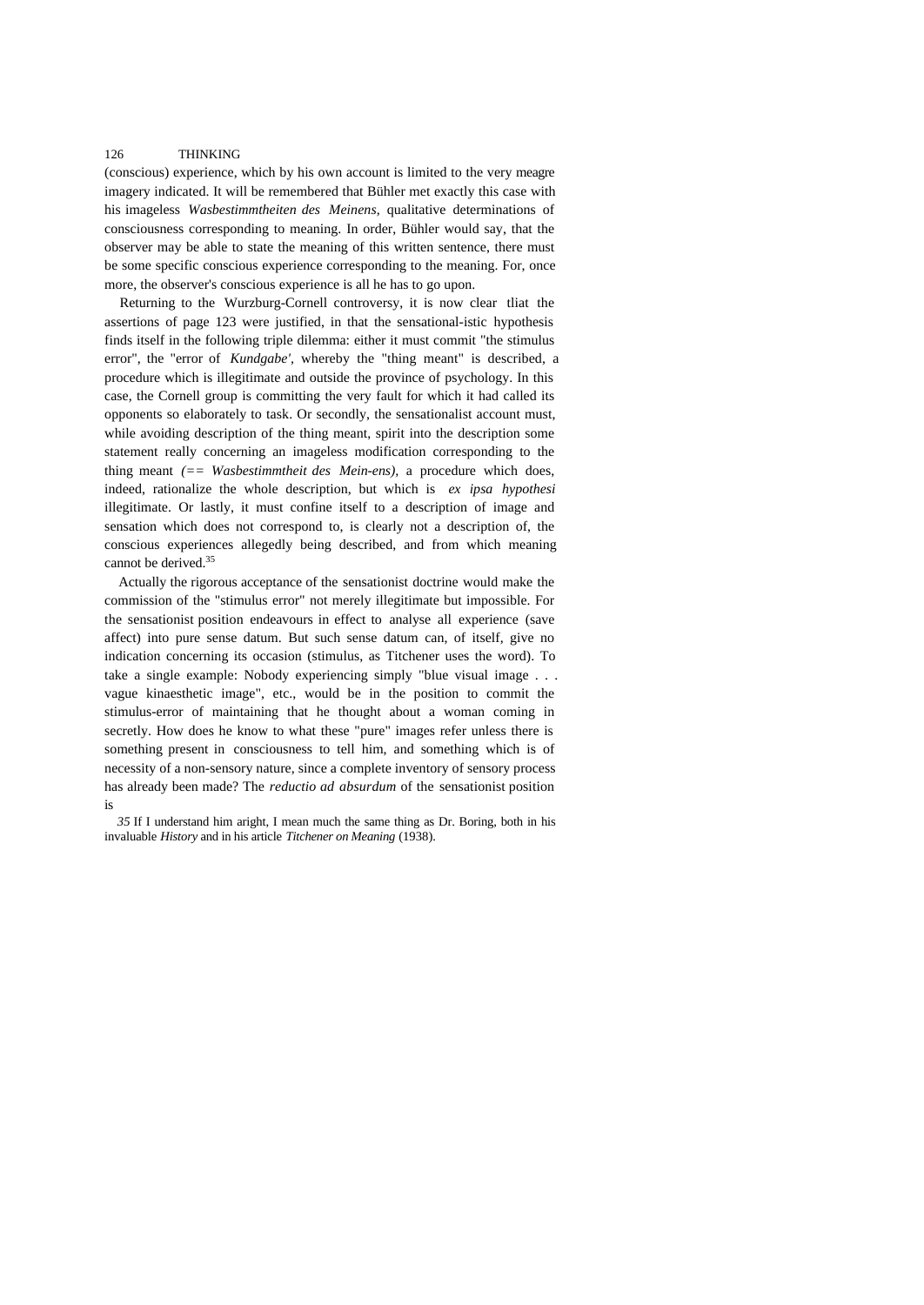surely given in the following quotation from Titchener: "I was not at all astonished to observe that the recognition of a gray might consist of a quiver of the stomach."<sup>36</sup> What is there *in this particular "quiver"* to indicate tliat it is a recognition "quiver", or even to allow the stimulus error to be made from it? The sensationist hypothesis is in the position of precluding the error with which it taxes its opponent.

Lastly, as to the metaphor "vehicle of meaning". It does at first seem to make the sensationistic hypothesis more adequate if one says: the meaning is not the images but it is carried, borne by sensations or images. When, however, the metaphor as thus used is examined, it may easily be seen to be invalid. The critical question is: What is the difference between an image that carries and one that does not carry a meaning, or, what is the effect on consciousness of the fact that an image A carries a meaning X? If there is no effect, how then can the observer know the meaning, as he clearly must be able to do under the hypothesis? (Differences in conscious experience are clearly necessary in spite of Titchener's half-hearted defence of unconscious factors; see note *36).*<sup>37</sup> If there is an effect, this must, on the sensationistic hypothesis, result in some difference of a sensory nature. That is to say, the image which is a vehicle is a different one from the image which is not a vehicle. But since meaning has now been directly expressed in terms of image, there is now nothing left for the image to carry. The term "vehicle" has lost its significance. If, on the other hand, the term is to be used as it logically must be used with the implication that meaning is something extrinsic to image, then the meaning must be represented either by unconscious mental processes, which really do not help in a psychology dealing with "experience" (see note 36), or by imageless ones. A sensation-alist cannot logically use the metaphor at all. It will be remembered that Ach discusses the imageless awareness of meaning, which is however accompanied by an image. There seems here to be no objection to the use of the term vehicle. In fact, the metaphor "vehicle of thought" or "of meaning" really implies an imageless component of consciousness. Some have even gone so far as to maintain that every image has its imageless component.<sup>38</sup> We find, then, the Würzburg experiments giving an intelligible

*36* 1909, p. 179. See note at the end of the chapter.

37 The argument applies equally to Titchener's more explicitly developed statement that meaning *is* sensory context. For this statement provides no criteria by which we may tell which images are meaningful and which not. What sort of context is a *meaningful* context?

<sup>38</sup> Ogden, 1913, p. 410; Koffka, 1912, p. 356.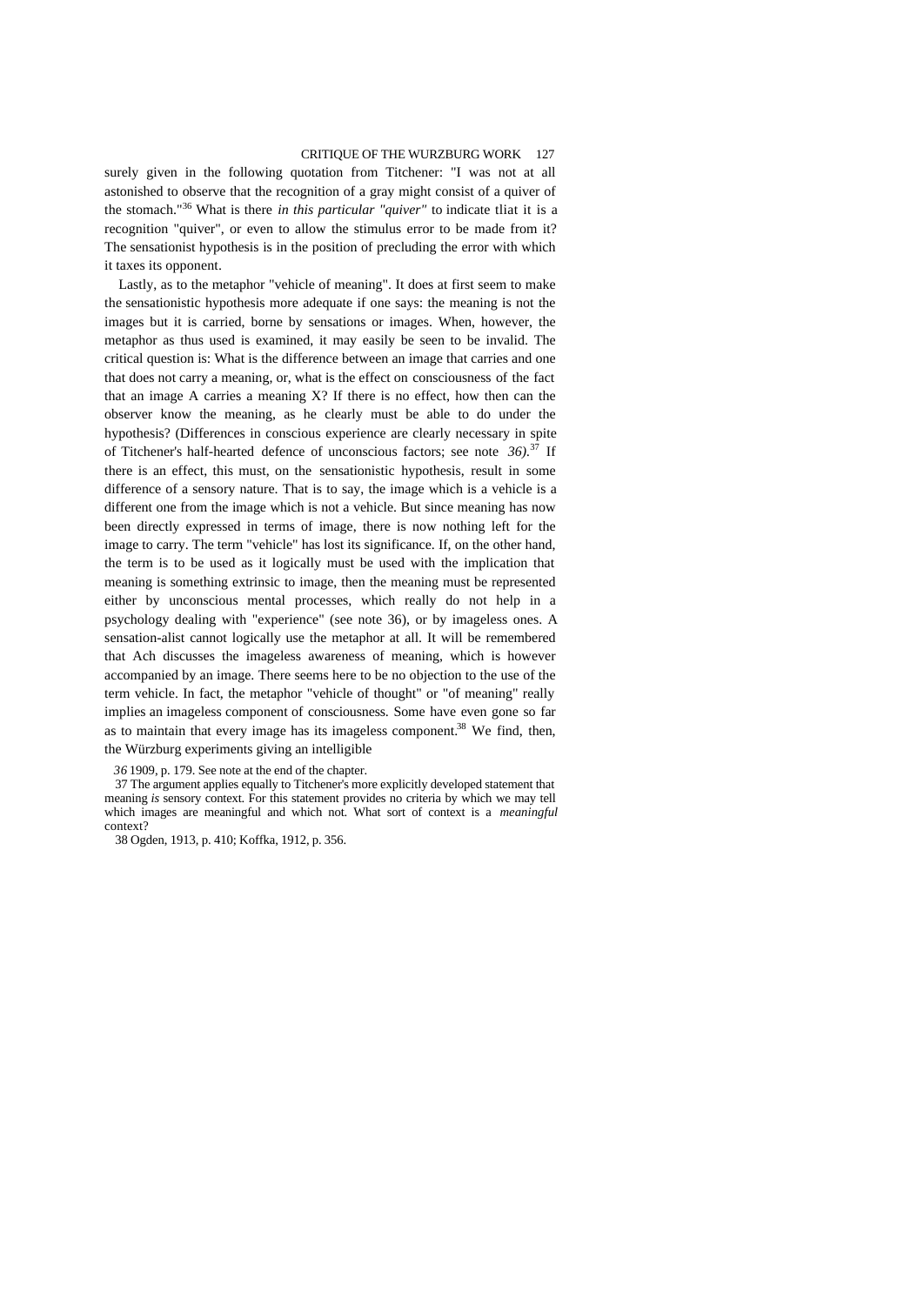account of certain events, an account which, while it uses descriptive terms inadmissible in the sensationalistic scheme, does at least describe. We find, on the other hand, the sensationalist experiments often completely failing in their descriptive object, because of the inability of the theory on which they were based to distinguish between the psychologically admissible"<sup>39</sup> "conscious modification of meaning" and the inadmissible "thing meant". So that their descriptions in an often unsuccessful attempt to avoid the "stimulus error" regularly missed an essential descriptive element.<sup>40</sup> We find the Cornell group consequently forced to employ a metaphor which is only allowable if their opponents' contentions be granted. We find, further, that the fundamental Wurzbürg thesis was maintained, alike by the majority of the strictly experimental workers, including Binet in France and Woodworth in the United States, and by theorists of the rank of Herbert Spencer, James, Stumpf, Stout, and Calkins,<sup>41</sup> to choose a few names at random. "It thus appears that the introspection of a score of psychologists, of different periods, prepossessions and training, speaks unequivocally in favour of the occurrence of elements neither sensational nor affective.<sup>42</sup> These are psycho-

*39* I.e. admissible, on general grounds, as part of a psychological description in contrast to *Kundgabe.*

*40* If the point is not already overworked, the following descriptions of Miss Clarke's are worth examining:

*Consciousness that the letter was too small:* Muscular strain and organic sensations.

*The I-consciousness:* Was a kinaesthetic sensation in the back of the mouth. *Conviction that I was right:* Reappearance of the verbal image of the letter to which I should have reacted.

Here it is clear that the descriptions do not describe. Also that what Titchener would call the "stimulus error" is used in the last description. But unless the words "of the letter to which I should have reacted" are inserted after "verbal image", even the image is not described. The only piece of recognizable description comes from the employment of the so-called "stimulus error", or, alternatively, from description of non-sensory processes (Clarke, 1909). Really, the two methods here confront each other. Würzburg description, "the consciousness that", etc. (equals Ach's *Bewusstheit),* really does describe a certain kind of experience. Cornell description (equals muscular strain, etc.) does not describe the experience. There seems to be no doubt at all that the method advocated by the Würzburg group proved itself in practice superior. The Cornell experiments really added evidence on the side of the Würzburgers. They were a concrete demonstration of the fact that certain experiences could not be described in sensory terms; specifically, that when the attempt is made to describe, in such terms, experiences called by the Würzburgers "the consciousness that", the attempt fails. This is, of course, exactly the Würzburg contention.

41 Spencer, 1855, p. 285; James, 1890, p. 247; Stumpf, 1917, pp. 7ff,, 29 ff.; Calkins, 1909.

42 Calkins, 1909, p. 276.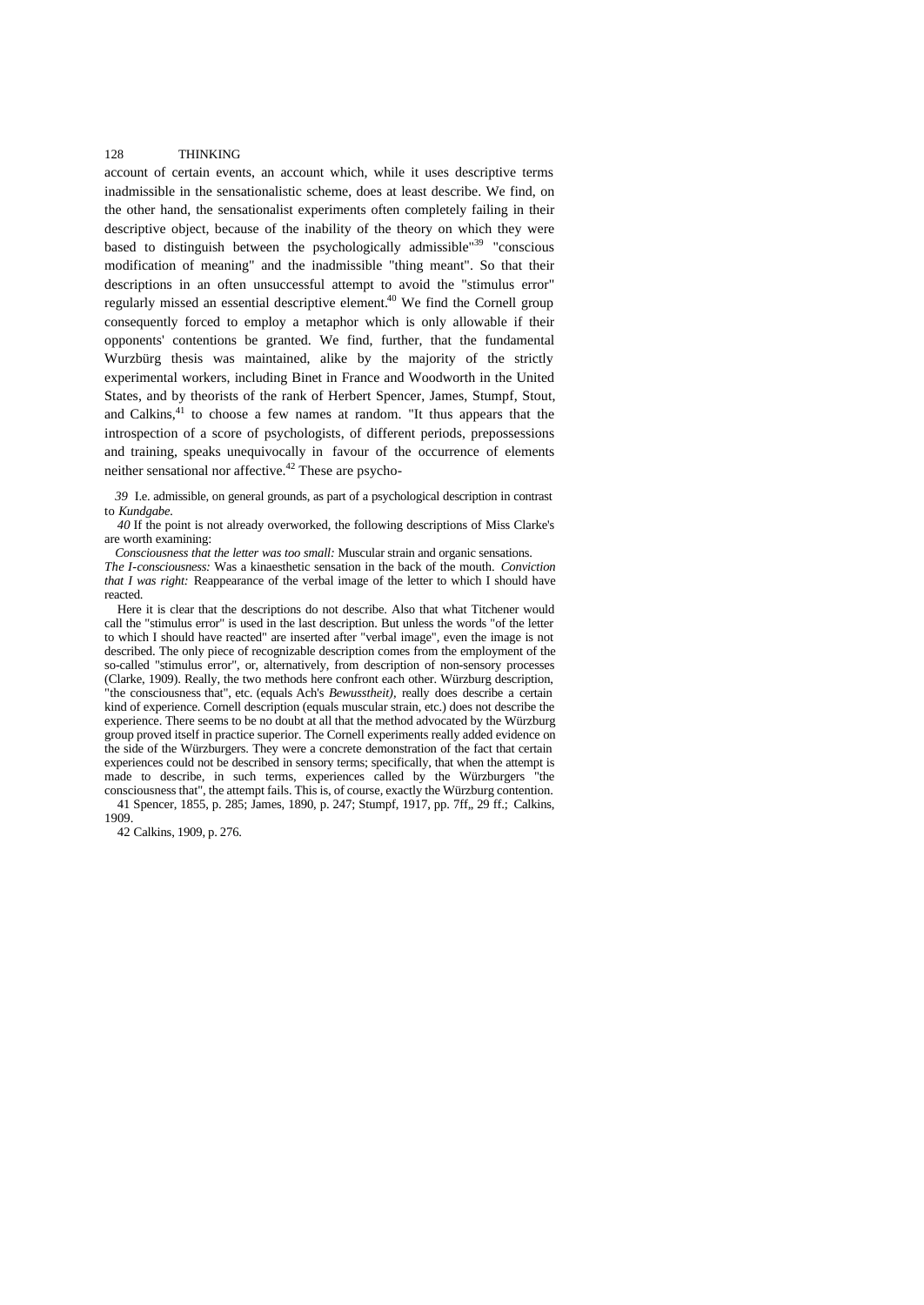legists. Of the great names in philosophy, it would be hard to find one, save that of Hume, who states unequivocally that thinking can be described without residue in terms of images. Kant explicitly avows his belief in imageless thought.<sup>43</sup> That the Würzburg description of the class of events termed in these pages "imageless thought-processes" is final, nobody is at present in the position to maintain. That the conscientious, able, and massive experimental attack of the Würzburgers resulted in a real step forwards in psychology is undeniable.

In conclusion, the following statement is tentatively offered. *We perceive objects directly, not through the intermediary of "presentations'", "ideas", or "sensations".* Similarly, *we imagine objects directly,* not through the intermediary of images, though images are present as an important part of the whole activity. In each of these two cases, we may assign an important part, though not all, of the activity to one or other of the sensory modalities. *We may, however, think a proposition, or (draw) an inference* (and an inference is of no use to even the starkest logician unless somebody does draw it!) *in such a way that the activity in quest ion falls within none of the sensory* modalities; though in general such activity is accompanied by either perception or imagination. This would be a fair conclusion, stated in more modern terms, from the experiments of which those of the Würzburg school are typical.

Whether of course the "Thought Elements" of Bühler should be considered as experimentally established is doubtful. For a generation, attention has been directed less and less to the general problem of mental elements. For example, R. M. Ogden wrote in the early days of Gestalt psychology: "By a bold declaration that there are no elemental conscious contents gathered together in 'bundles' through the agency of association, the investigation of mind has been turned to concrete common sense experience as the only truly empirical point of departure. . . . We do not find 'sensations', 'images' or 'affections', or even 'imageless thoughts', either singly or in combinations. We do, indeed, find sensory aspects of experience and others which we may call imaginal, affective and cognitive. . . . "<sup>44</sup> Many would not care to subscribe to the Gestalt doctrine in its entirety, but the quotation from Ogden may be taken as typical of the growing belief that the psychological description of the later nineteenth

43 Aristotle maintains that images are *necessary* for thought, but for him the thinking process is psychologically not the same thing as the images. 44 Ogden, 1923.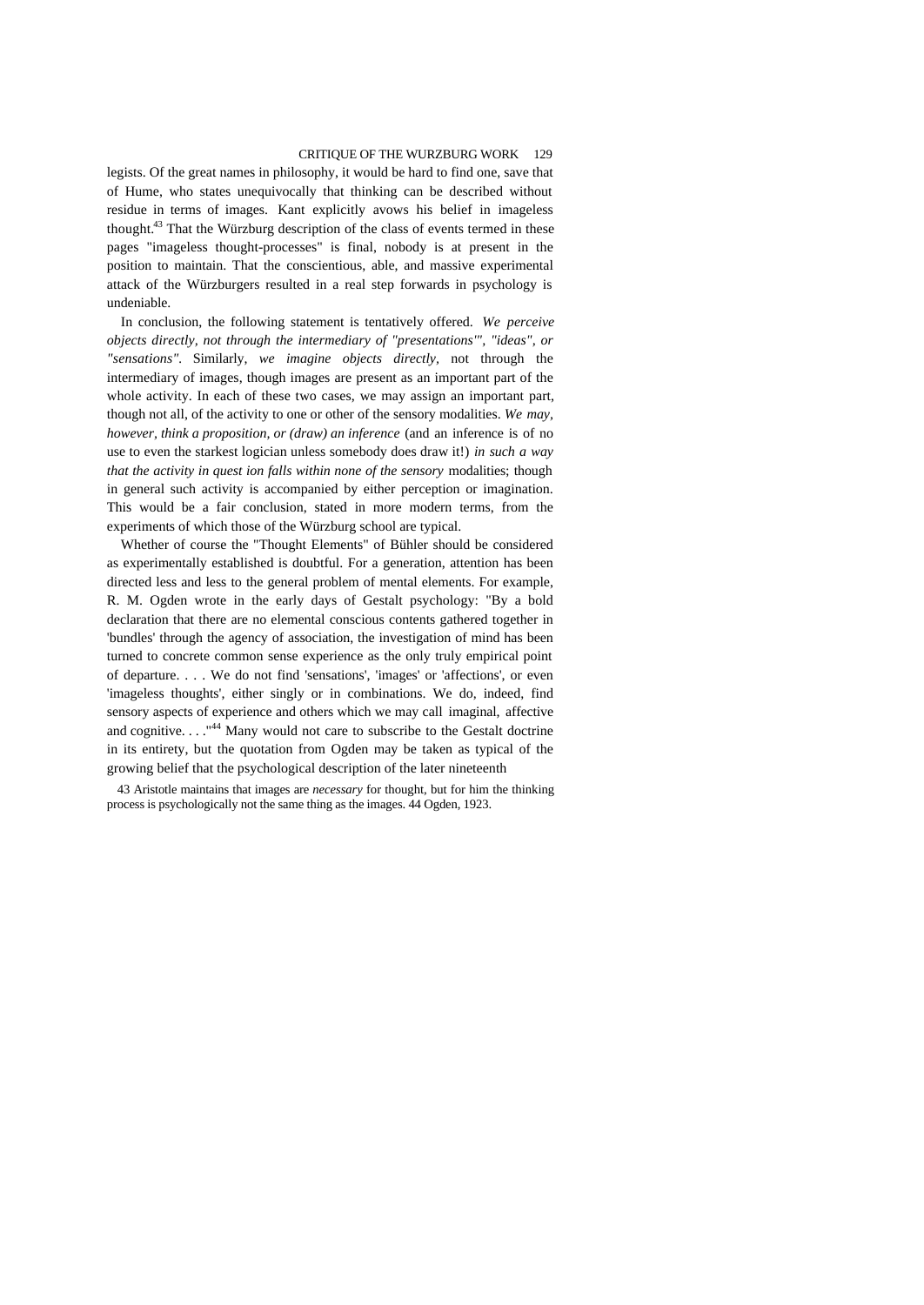century was cast in too rigid a mould. The "thought-element" of Bühler was a product of the pulverizing tendency and technique of the times. That it will survive, as a descriptive concept, at least in the form in which Bühler left it, seems to the writer to be doubtful. On the other hand, it seems probable that the psychology of the future will include among its descriptive concepts something very close to the *Bewusstheit,* the non-sensory "awareness". This much we may take as progressively and experimentally established, or perhaps confirmed, by the experimentalists of Wurzburg.

Concerning the Wurzburg doctrine of the mechanism of thought, little has been said in this critique. Little opposition was raised to it at the time. The *Aufgabe* and the *Determining Tendencies* have been more or less carelessly absorbed into psychological tradition. But here again it is improbable that the last word has been said. It has been intimated in the last chapter that these two concepts are subject to serious criticism. More will be said on this point later. Here also the Wurzbürg psychologists must be given their due. Before their time it had long been recognized that thought was controlled; but to them belongs the credit of giving this recognition experimental status. They have given us laboratory demonstration of the fact that thought is directive. The fundamental fact will stand, however much its description may be modified in the future.

Thus ends the discussion of the Würzburgers as such. Under both fundamental headings, that of the material and the mechanism of thought, they effected a significant and indeed a profound contribution and clarification. Their work is truly a milestone in the history of experimental psychology.

# NOTE ON UNCONSCIOUS RECOGNITION, AND UNCONSCIOUS MEANING

#### (see note 36 of this Chapter)

There are two points that should be noted. First, Titchener maintains here that after repetition, apparently, recognition may be effected or meaning "carried" in a "purely physiological way"; that is, without consciousness. This seems today a misuse of words, especially for one who professed that psychology is the study of experience, considered as depending on the subject. It would imply, I think, that when I go home tonight and shut the door, I "recognize" the door as well as react to it. The man in the street would say that I don't have to "recognize" the door but simply open it, and he would be right. There is certainly no conscious recognition. Nor when I glance down as I type is there conscious recognition of the keys. To assert that there is *unconscious* recognition, or physiological recognition, seems completely formalistic. Surely there was either